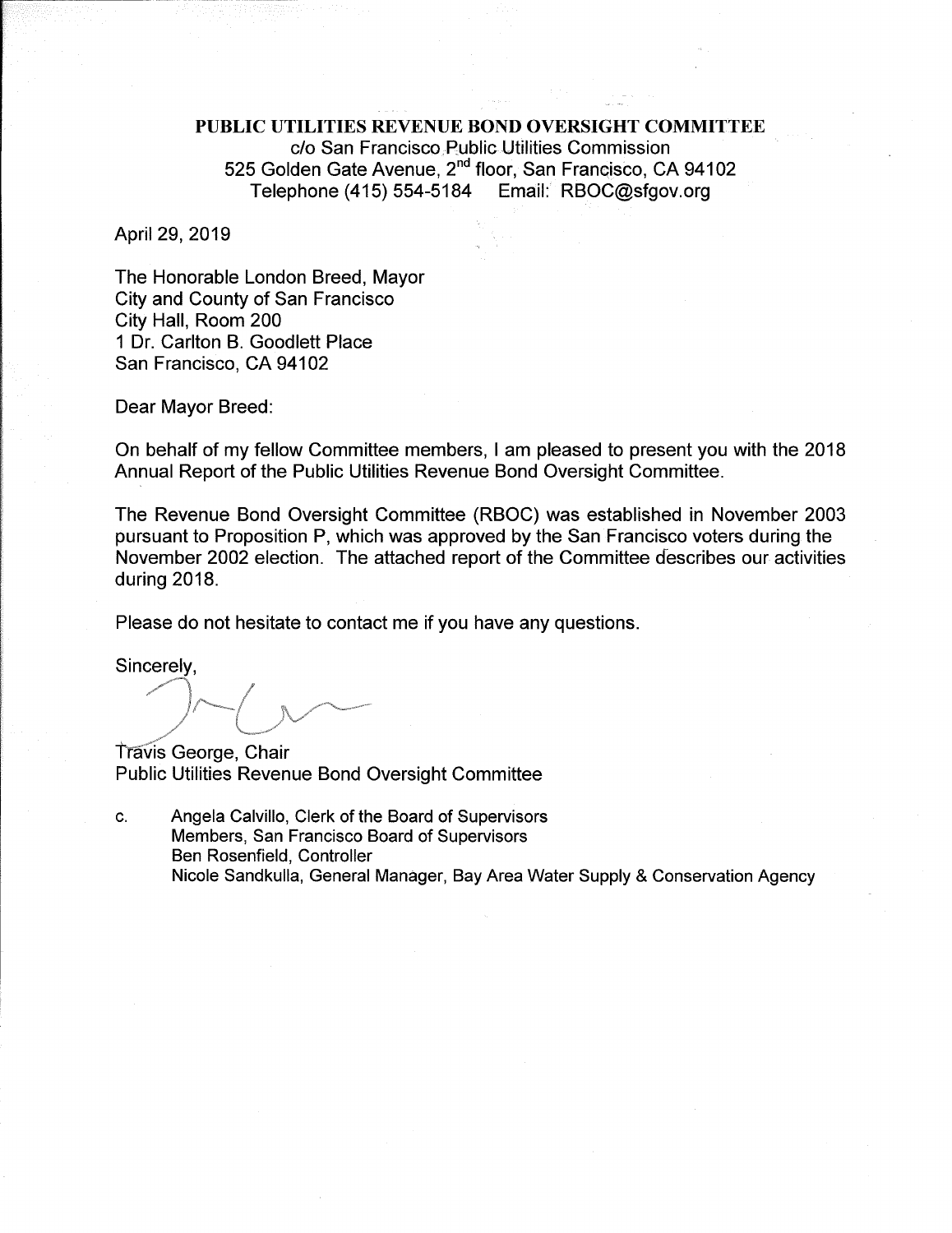# San Francisco **Public Utilities Revenue Bond Oversight Committee**

Annual Report 2018

525 Golden Gate Avenue 4th Floor San Francisco, CA 94102

p. (415) 554-5184 f. (415) 554-5163

rboc@sfgov.org http://www.sfwater.org/rboc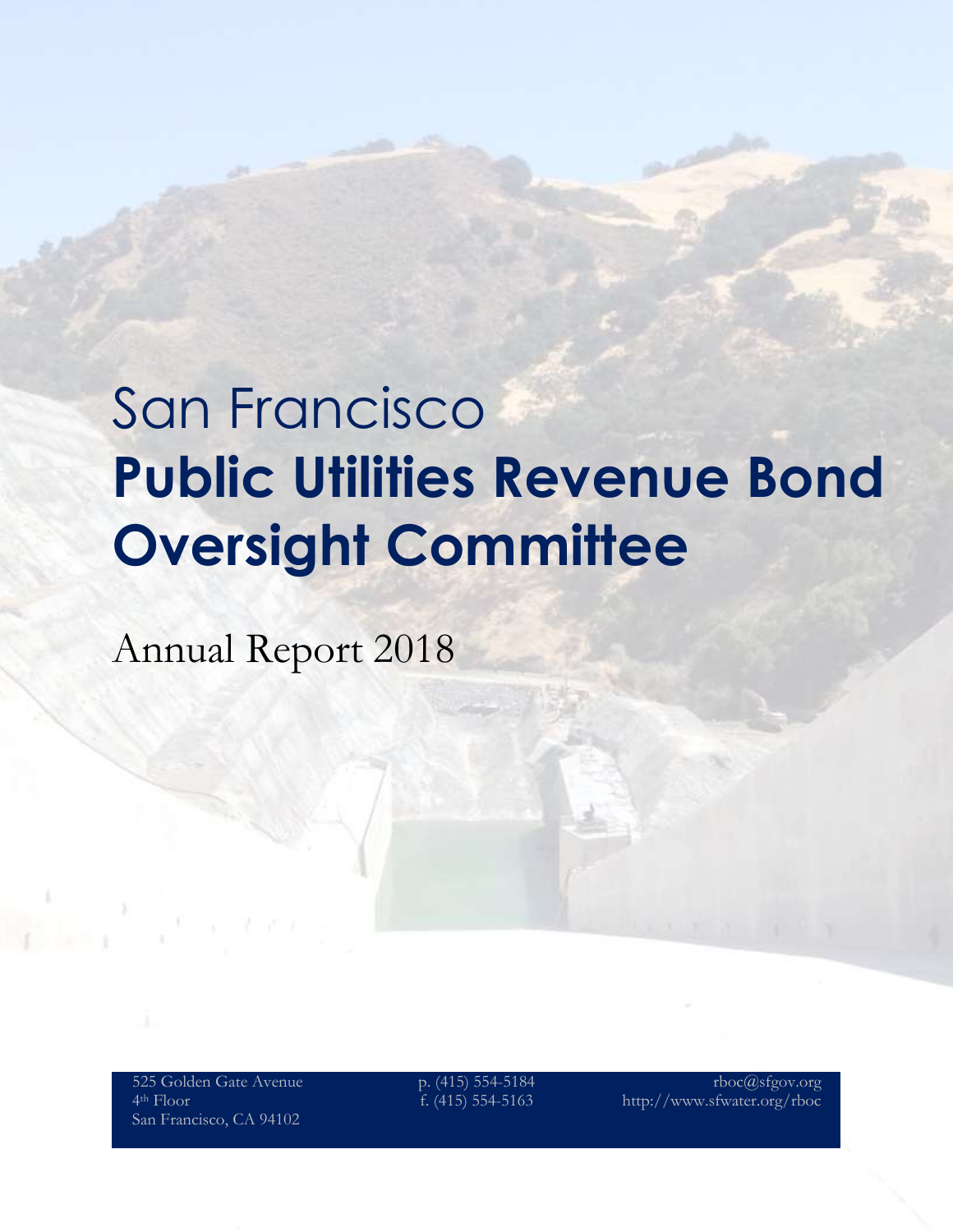In November 2003, the Public Utilities Revenue Bond Oversight Committee (RBOC) was formed after passage of Proposition P (November 2002), adding Sections 5A.30 through 5A.36 to the San Francisco Administrative Code.

The RBOC facilitates transparency and accountability in the expenditure of revenue bond proceeds. The public is invited and welcome to attend RBOC meetings and provide input.

Pursuant to Administrative Code, Section 5A.36, the RBOC is charged with providing independent oversight of the expenditure of public utility revenue bond proceeds for capital improvements. The committee helps ensure an uninterrupted supply of water, power, and wastewater treatment services to the City and County and San Francisco Public Utilities Commission (SFPUC) customers. Further, it helps ensure public dollars are spent in accordance with the authorizing bond resolutions and applicable laws.

After conducting an independent audit, and consulting with the City Attorney, the RBOC may determine that proceeds of a revenue bond program were not utilized for purposes authorized in accordance with the associated bond resolution or applicable law. It may be further determined that this surmounts to an illegal expenditure or waste of such revenue bonds. By majority vote, the RBOC may prohibit the issuance or sale of authorized revenue bonds that have yet to be issued or sold.

Any RBOC decision to prohibit the sale of authorized but unsold revenue bonds may be appealed to the Board of Supervisors. The SFPUC can provide evidence of corrective measures to the Board, and the Board may decide to overturn the decision by the RBOC, upon a two-thirds vote of all of its members. To date, the RBOC has not prevented any issuance of SFPUC revenue bonds.

The SFPUC continues to incur bonded indebtedness to finance capital improvements related to its two major enterprises, the Water and Sewer systems. Each of these enterprises have embarked on major system improvement programs, which are expected to be completed in 2021 and beyond, respectively. However, the provisions of Proposition P were set to expire on January 1, 2013, unless extended by an ordinance of the Board of Supervisors.

In 2012, the Board extended the sunset date to January 1, 2016, (see Ordinance No. 236-12, BOS File No. 120221). Accordingly, in 2015, the SFPUC submitted, and the Board of Supervisors approved, a resolution supporting the extension of the RBOC until January 1, 2019. On December 11, 2018, the Board of Supervisors approved Ordinance No. 309-18, BOS File No. 180123, extending the RBOC through January 1, 2025.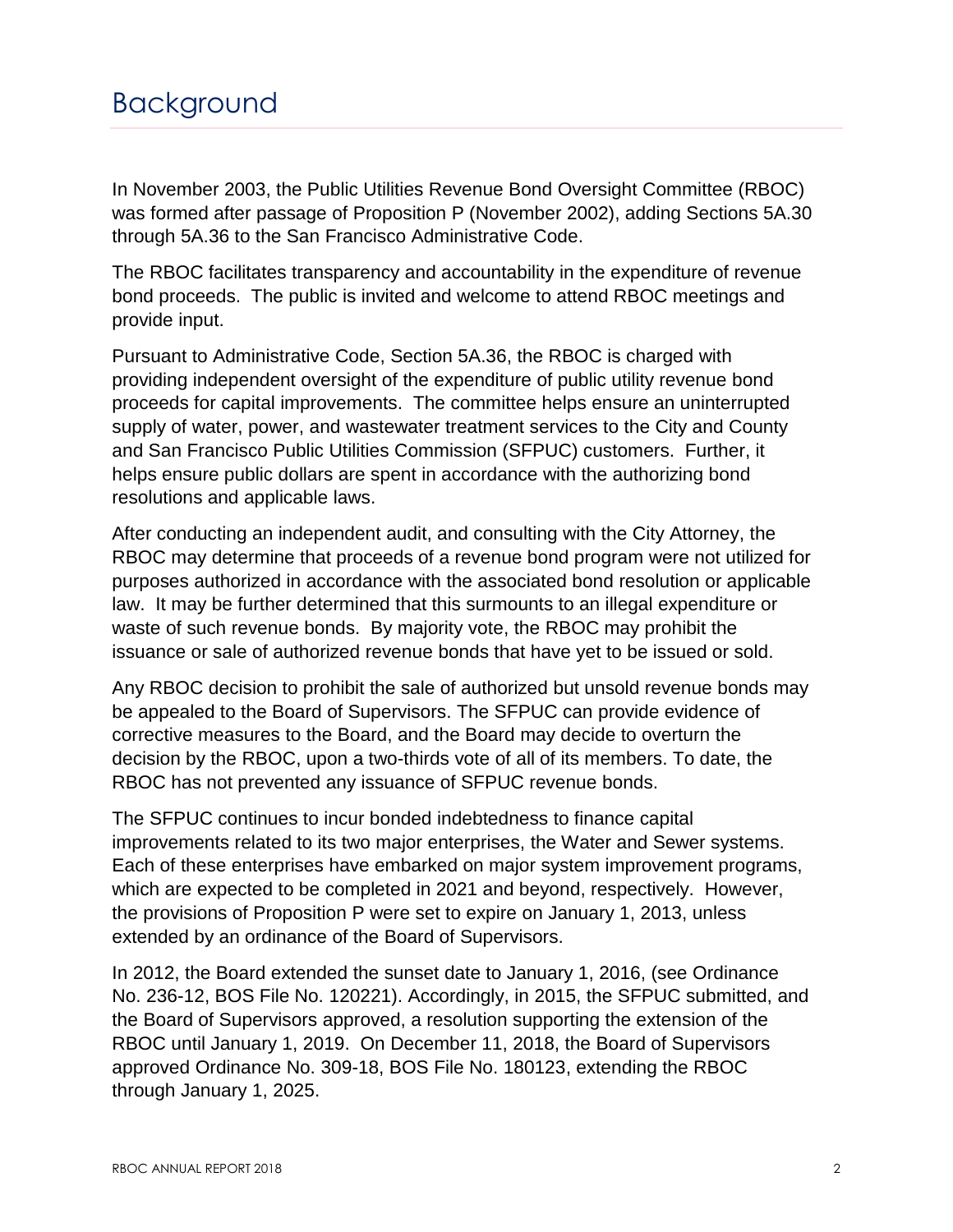The Revenue Bond Oversight Committee (RBOC) monitors the expenditure of revenue bond proceeds related to the repair, replacement, upgrade and expansion of the SFPUC's water, power and sewer infrastructure. The RBOC provides independent oversight to ensure transparency and accountability. The RBOC's goal is to ensure that SFPUC revenue bond proceeds are spent for their intended purposes in accordance with legislative authorization and other applicable laws.

# Future Activities

Activities and topics the RBOC expects to cover in 2019 include the following:

- Work with the SFPUC staff to increase transparency and certification of compliance with bond expenditure policies.
- Initiate expenditure audits in coordination with city staff.
- Monitor completion of the Water System Improvement Program (WSIP), including the Calaveras Dam Replacement Project, and other major Water Enterprise capital projects, including Mountain Tunnel.
- Review the SFPUC's work, both planned and completed, towards the Sewer System Improvement Program (SSIP).
- Ensure the continuity of oversight through member succession planning and work with the Board of Supervisors to extend the RBOC charter.
- Improve outreach to ensure greater public awareness and input related to the SFPUC's expenditure of revenue bond proceeds.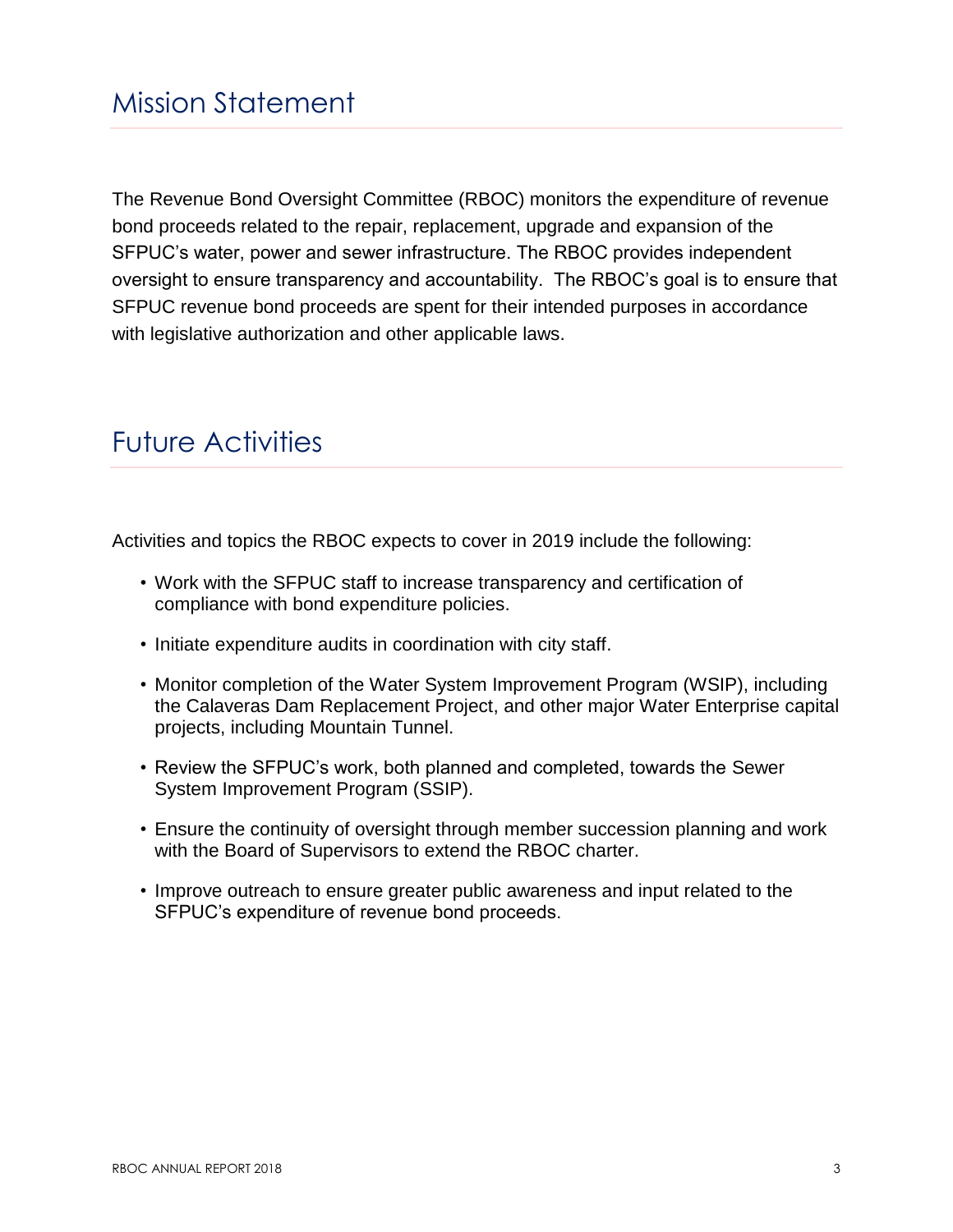During 2018, RBOC achievement highlights include the following:

- Strategized with SFPUC and other city staff to prepare for audit process.
- Worked with SFPUC staff to modify and finalize CFO annual certification.
- Created a new fund management policy to guide the committee in its use and management of fund balances.
- Heard presentation from SFPUC regarding the effects of changes to the federal tax policy and the loss of ability to advance refund bonds.
- Monitored the outcome of bond sales and ongoing debt plans.
- Heard presentation from SFPUC regarding current state of Clean Power SF and the possibilities for the program's future expansion.
- Toured Bioregional Habitat Restoration projects.
- Reviewed progress of WSIP and SSIP with particular focus on the accuracy of budgeting and scheduling forecasts and continued attention to ensuring that lessons learned from the WSIP are applied during implementation of the SSIP.
- Worked with city attorney to extend the sunset date of the RBOC.
- Heard presentations from SFPUC staff on results of Wastewater bond sales and updates on the WIFIA loan transaction.
- Heard from SFPUC staff about financial impact of disasters on capital plan and update on CleanPowerSF.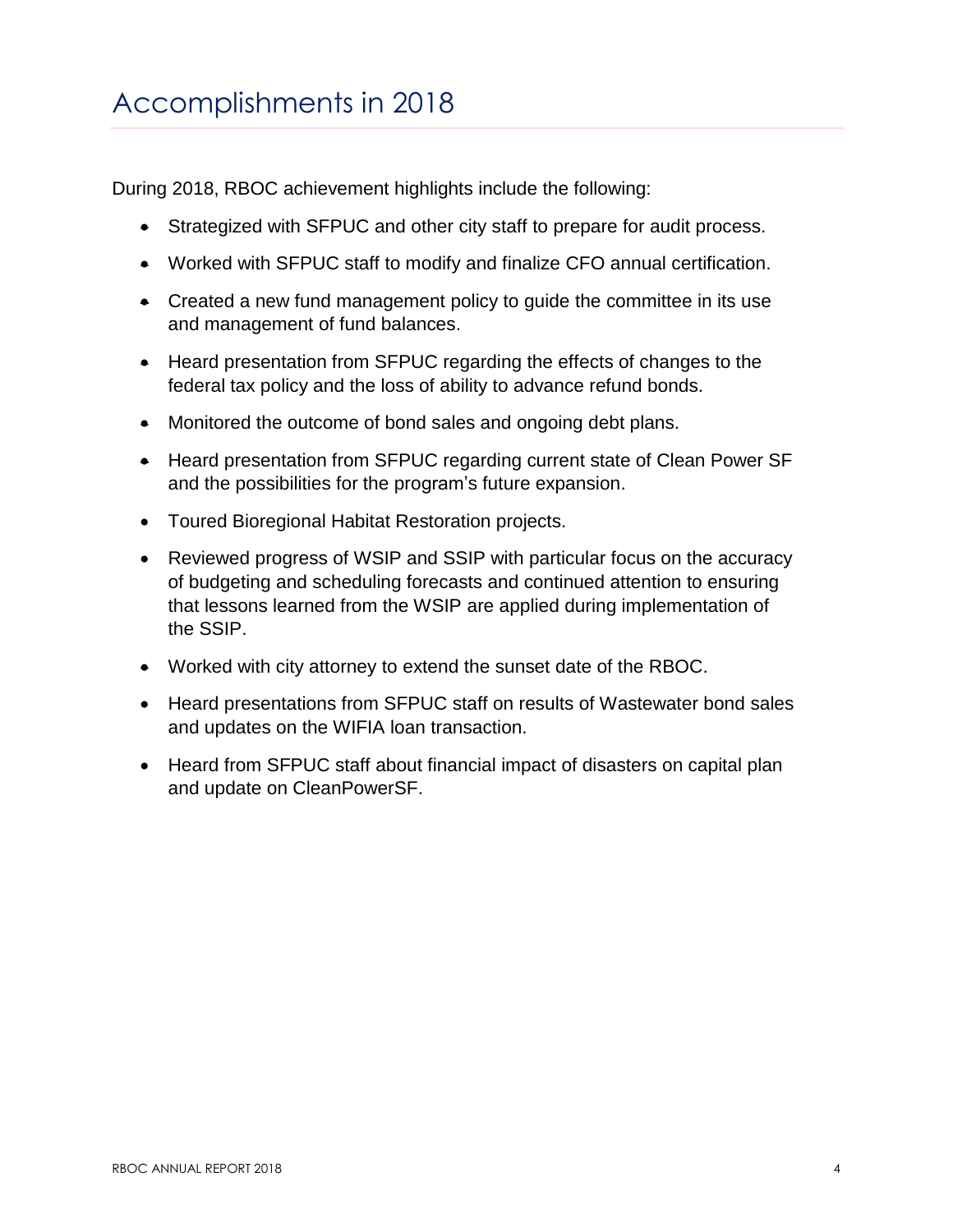### **Membership**

The RBOC is comprised of seven members:

- Two seats appointed by the Mayor
- Two seats appointed by the Board of Supervisors
- One seat appointed by the City Controller
- One seat appointed by the Bay Area Water User's Association (BAWUA), under the auspices of the Bay Area Water Supply and Conservation Agency (BAWSCA), and
- One seat occupied by the Budget and Legislative Analyst or his/her representative.

At a minimum, the members appointed by the Mayor and the Board shall, individually or collectively, have expertise, skills and experience in economics, the environment, construction, and project management.

The member appointed by the Controller shall have background and experience in auditing, accounting, and project finance.

Biographies of current RBOC members is included below. Please see Appendix 1 for information on past members who served during 2018.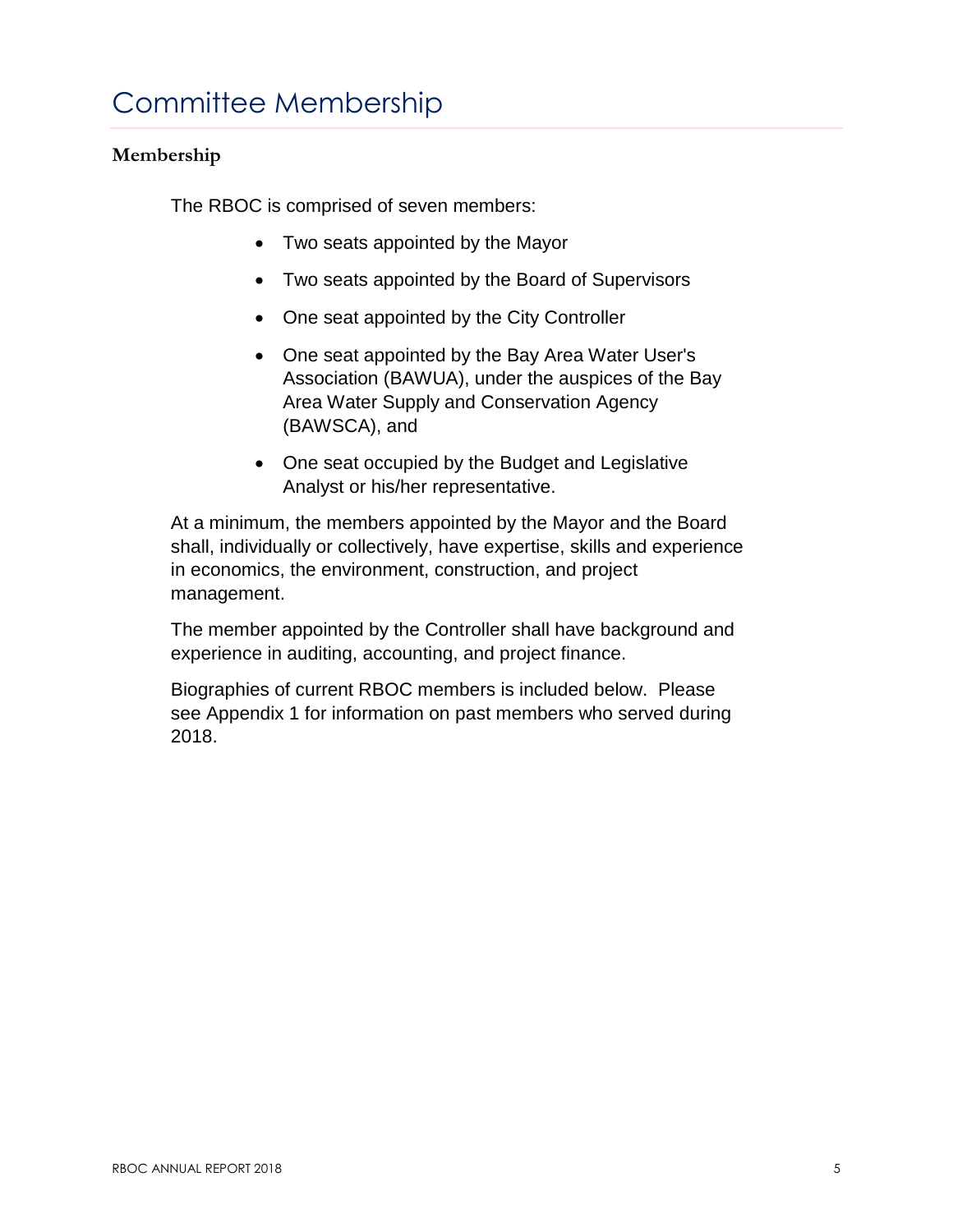### **Member Biographies**



**Kevin Cheng** Appointed by the Mayor

Former principal management consultant developing and executing strategy and operation work for major Fortune 500 corporations, with particular expertise in project management. Current managing partner of a San Francisco-based development company.

### **Holly Kaufman (Resigned on 3/8/18)** Appointed by the Mayor



CEO of a strategic advisory firm, designing and managing initiatives that integrate environmental and economic needs. Clients include the White House Council on Environmental Quality, Hewlett Packard, the California Wind Energy Association, the Union of Concerned Scientists and the Natural Resources Defense Council. Served in the Clinton administration as a United Nations climate change treaty negotiator representing the Departments of State and Defense. Speaks and publishes widely on climate change, green business, clean tech, sustainability and ecological protection issues. Vice-Chair of SF Board of Supervisors' Energy Efficiency Coordinating Committee.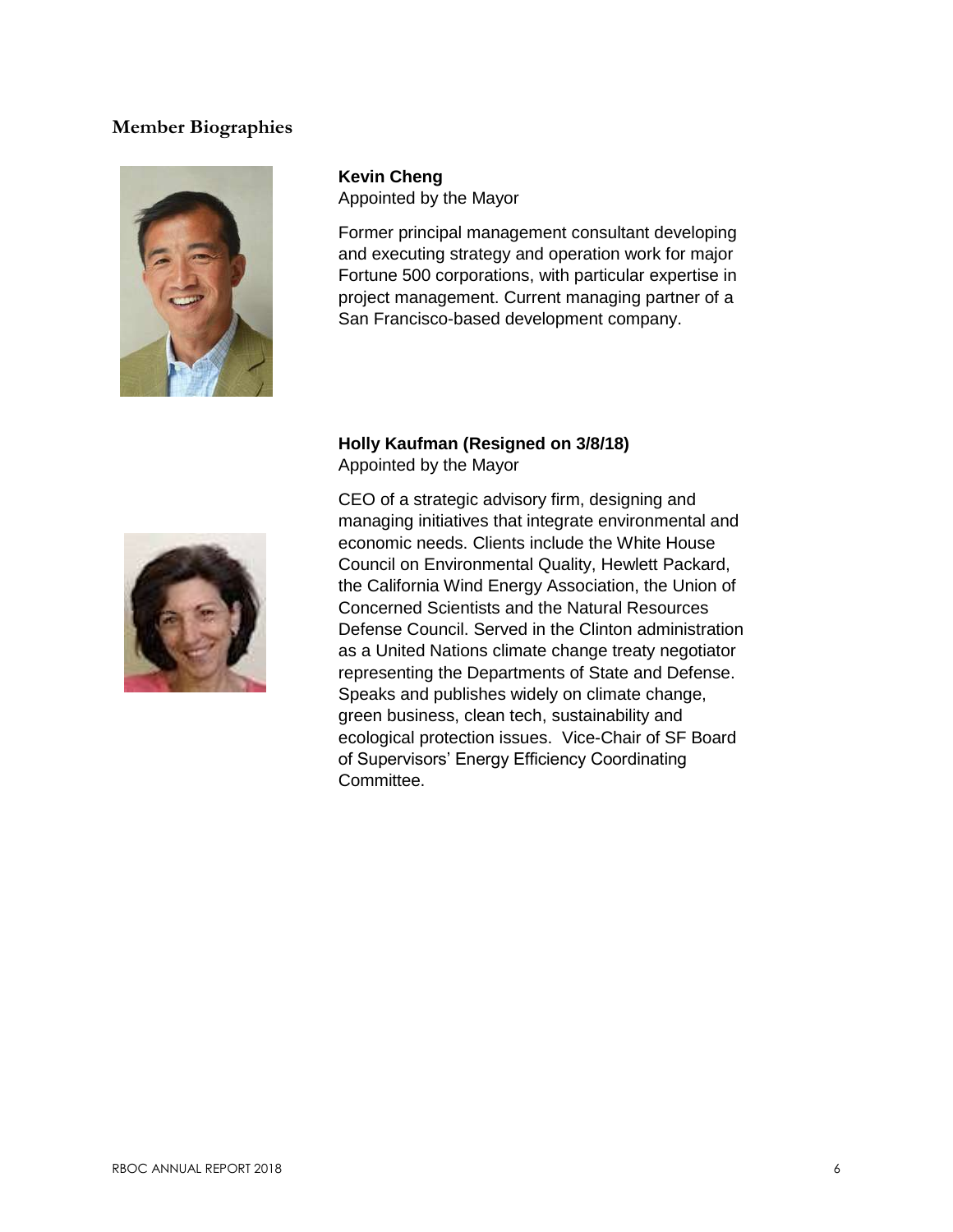### **Christina Tang (Vice-Chair)** Appointed by BAWSCA



Finance Manager for the Bay Area Water Supply and Conservation Agency (BAWSCA) representing its 26 members' collective interests in their relationship with the SFPUC on matters related to water supply, facility reliability, operations, water quality and wholesale water rates. Christina has over 14 years of experience in public finance, including direct experience in debt management. Christina received her Master of Science degree in Finance from the University of Houston, and her Master of Public Administration from the University of Illinois at Springfield. Christina is a certified Public Finance Officer designated by GFOA.



**Travis George (Chair)** Appointed by the Controller

Having served in multiple roles for the East Bay Municipal Utility District, Travis has a background in both utilities and municipal finance. Before his current role, Travis worked at Moody's Investors Service where he served five years as a credit rating analyst. During his time with Moody's he rated a wide range of municipal issuers including many water, wastewater and electric utilities. Travis also previously served as an analyst for both Con Edison in New York City and Bonneville Power Administration in Portland, OR. Travis holds a bachelor's degree in Economics from Portland State University and a master's degree in Public Administration and Policy from New York University.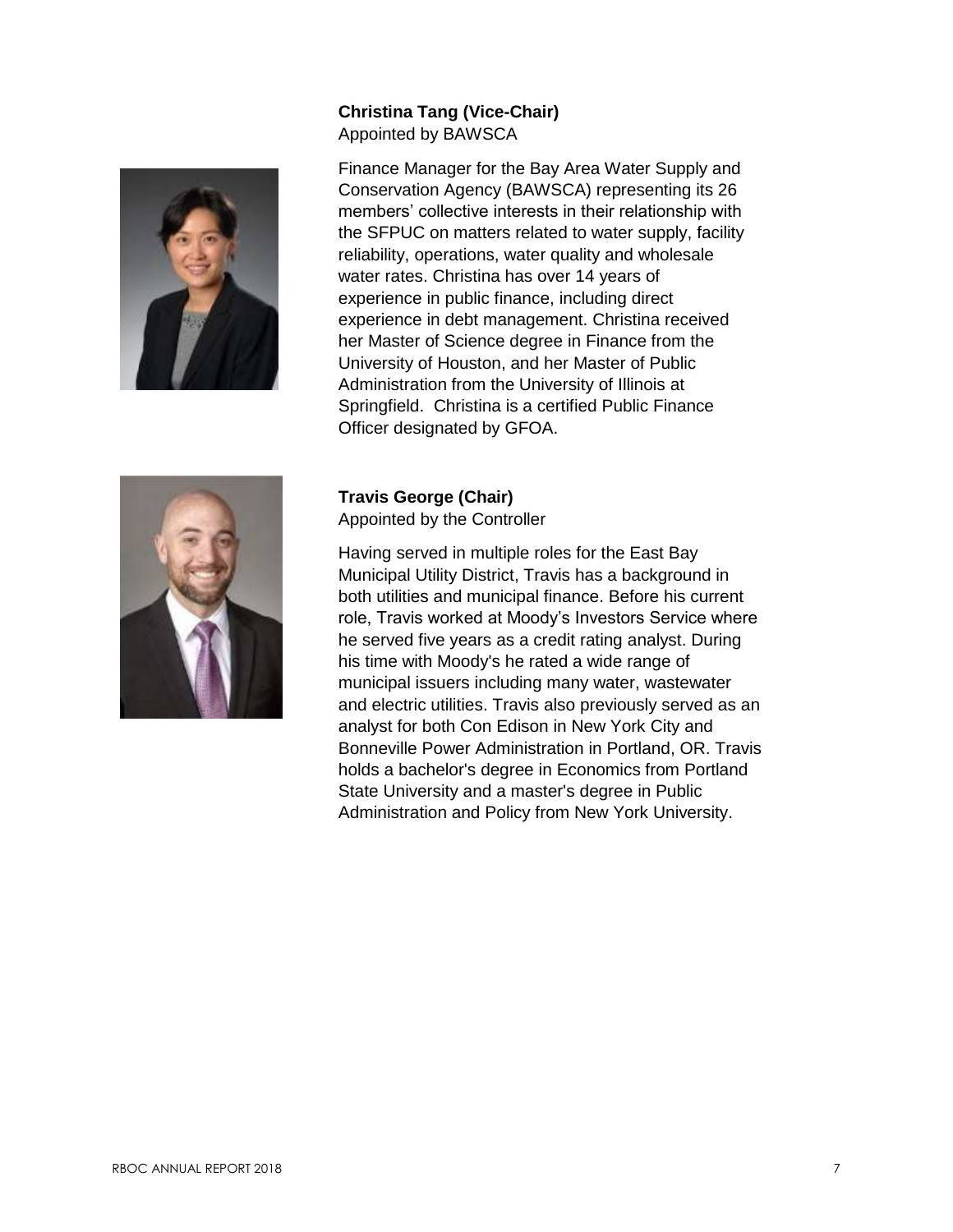

#### **Jennifer Millman (Resigned 01/25/19)**

Appointed by the Budget and Legislative Analyst's Office. As Senior Analyst for the San Francisco Board of Supervisors Budget & Legislative Analyst's Office, Jennifer conducts legislative and policy analysis, budget review, and performance audits. Jennifer previously worked for an environmental planning firm, where she managed the environmental review for a variety of development projects throughout California. Jennifer holds a B.S. in Environmental Economics & Policy from UC Berkeley, and an M.P.P. from the Goldman School of Public Policy at UC Berkeley.

#### *Ashley Clark (Appointed 01/25/19)*

*Appointed by the Budget and Legislative Analyst's Office (succeeding Jennifer Millman).* As an Analyst for the San Francisco Board of Supervisors Budget & Legislative Analyst's Office, Ashley conducts legislative and policy analysis, budget review, and performance audits. Ashley previously worked for the Asia Foundation on their Governance and Law Unit, and for the Government of Timor-Leste as a Fulbright Public Policy Fellow. Ashley holds a B.A. in Political Science from Middlebury College, and an MPP/MA-IAS from the Goldman School of Public Policy at UC Berkeley.



**Robert Leshner (Resigned 01/28/19)** Appointed by Board of Supervisors

President of Compound Labs, a software laboratory focused on bridging blockchain technology and banking institutions.

Previously, Robert led the merchant division of Postmates, after founding two venture backed technology companies. Before that, Robert was a founding employee of HPM Partners, a financial advisor with \$8bn of assets under management, where he was a member of the Investment Committee and led interest rate and fixed income analysis. Prior, he managed risk, liquidity, and issuance planning for \$60bn of funding at Discover Bank. Robert holds a B.A. in Economics from the University of Pennsylvania and is a Chartered Financial Analyst.

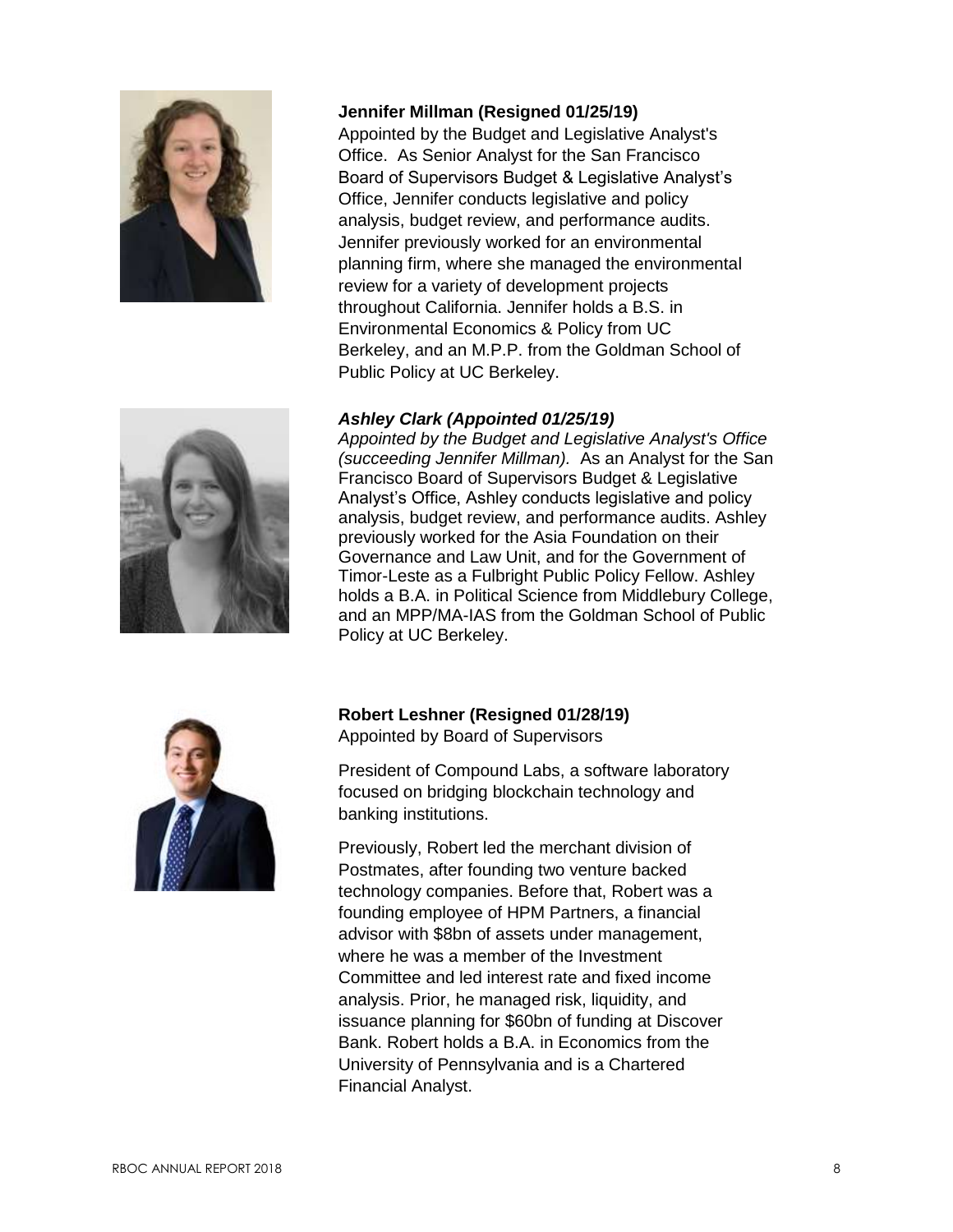

#### **Tim Cronin**  Appointed by Board of Supervisors

Tim Cronin is an attorney in the San Francisco office of Wilson Sonsini Goodrich & Rosati, where he advises clients on issues relating to the development, financing, and regulation of energy and infrastructure projects, with a focus on community solar and community choice aggregation.

Tim holds a bachelor's degree in Law & Society from American University and a law degree from U.C. Berkeley. Before attending law school, Tim worked at the American Council On Renewable Energy (ACORE) in Washington, DC, where he promoted international partnerships among government actors, renewable energy companies, and financiers as the organization's manager of international programs.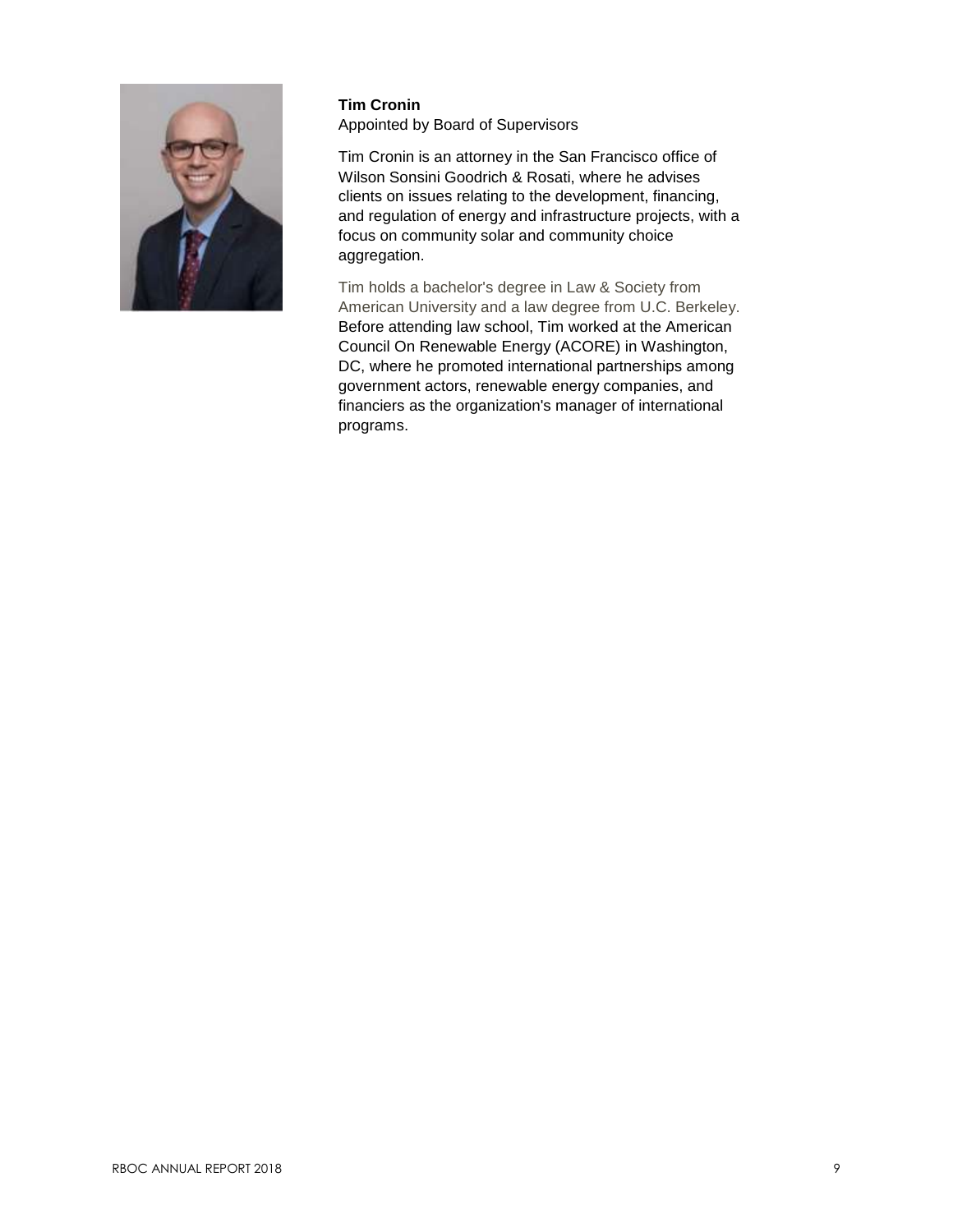# 2018 Meeting Schedule

The RBOC held 11 meetings in 2018. Please see Appendix 2 for a summary of agenda topics.

Full agendas and minutes for each meeting are available at:

<http://www.sfwater.org/rboc>

### 2018 Account Summary

Pursuant to Proposition P, the RBOC receives 1/20<sup>th</sup> of 1% of gross revenue bond proceeds to fund the cost of retaining the services of "outside auditors, inspectors and necessary experts to perform independent reviews.

As of December 31, 2018, RBOC had an account balance of \$2,189,807 with actual expenditures to-date (including encumbrances) of \$1,083,783. A complete accounting of RBOC funds can be found in Appendix 3.

### Bond Expenditure Certification

As part of its mission, the RBOC asks staff to affirm that all bond proceeds are spent "appropriately and according to authorization and applicable laws."

Please see Appendix 4 for the "Bond Expenditure Certification" and Appendix 5 for the 2018 "Debt Overview."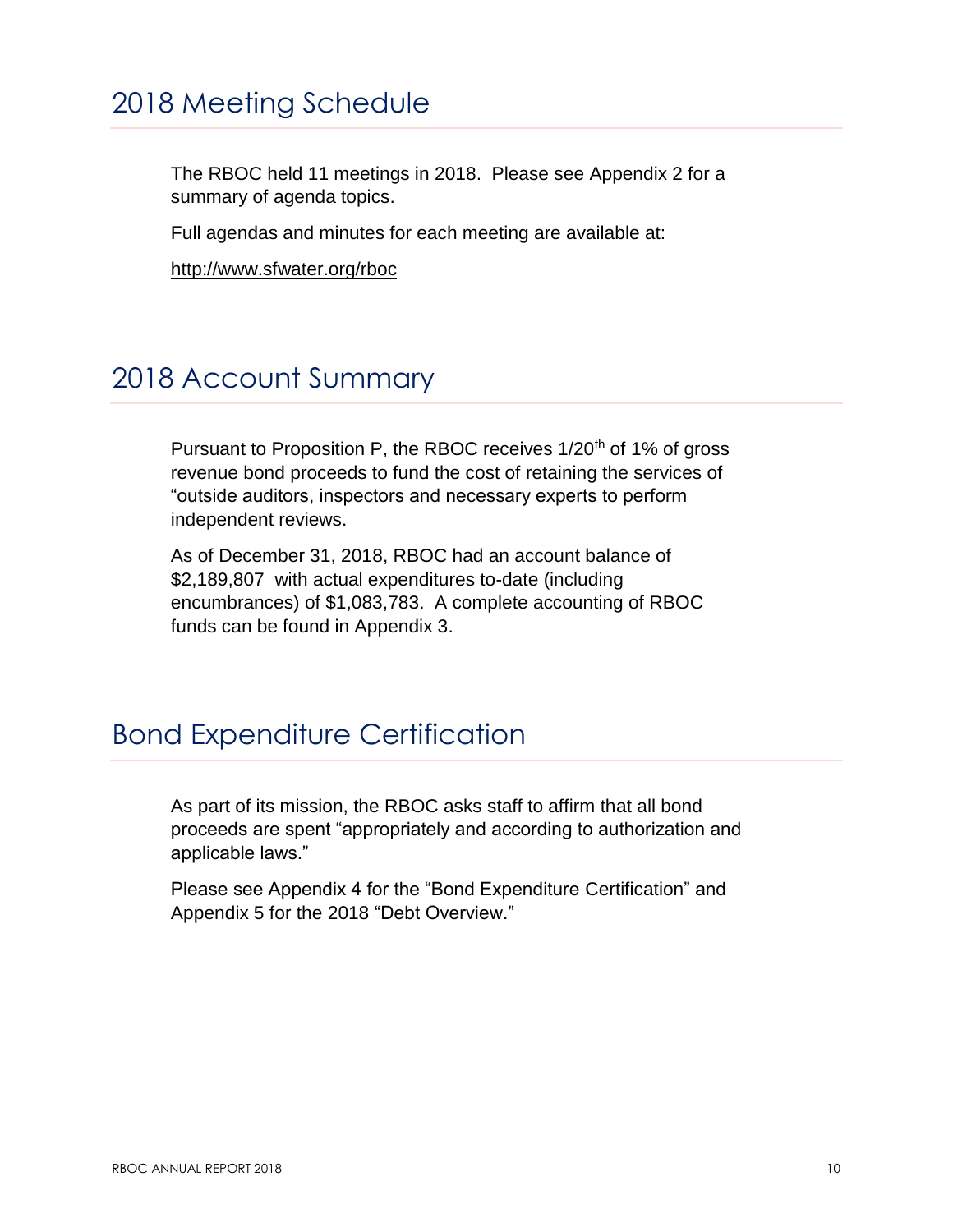Regularly scheduled meetings of the RBOC meet monthly on the following dates at 9:00 A.M. at the SFPUC Building located at 525 Golden Gate Avenue, in San Francisco, unless otherwise specified.

Meeting agendas of the RBOC will be posted on [http://www.sfwater.org](http://www.sfwater.org/) and at the SF Main Library, 5th Floor.

The public is invited to attend RBOC meetings and provide input.

- January 28, 2019
- February 19, 2019
- March 15, 2019
- April 15, 2019
- May 20, 2019
- June 17, 2019
- July 15, 2019
- August 19, 2019
- September 16, 2019
- October 21, 2019
- November 18, 2019
- December 16, 2019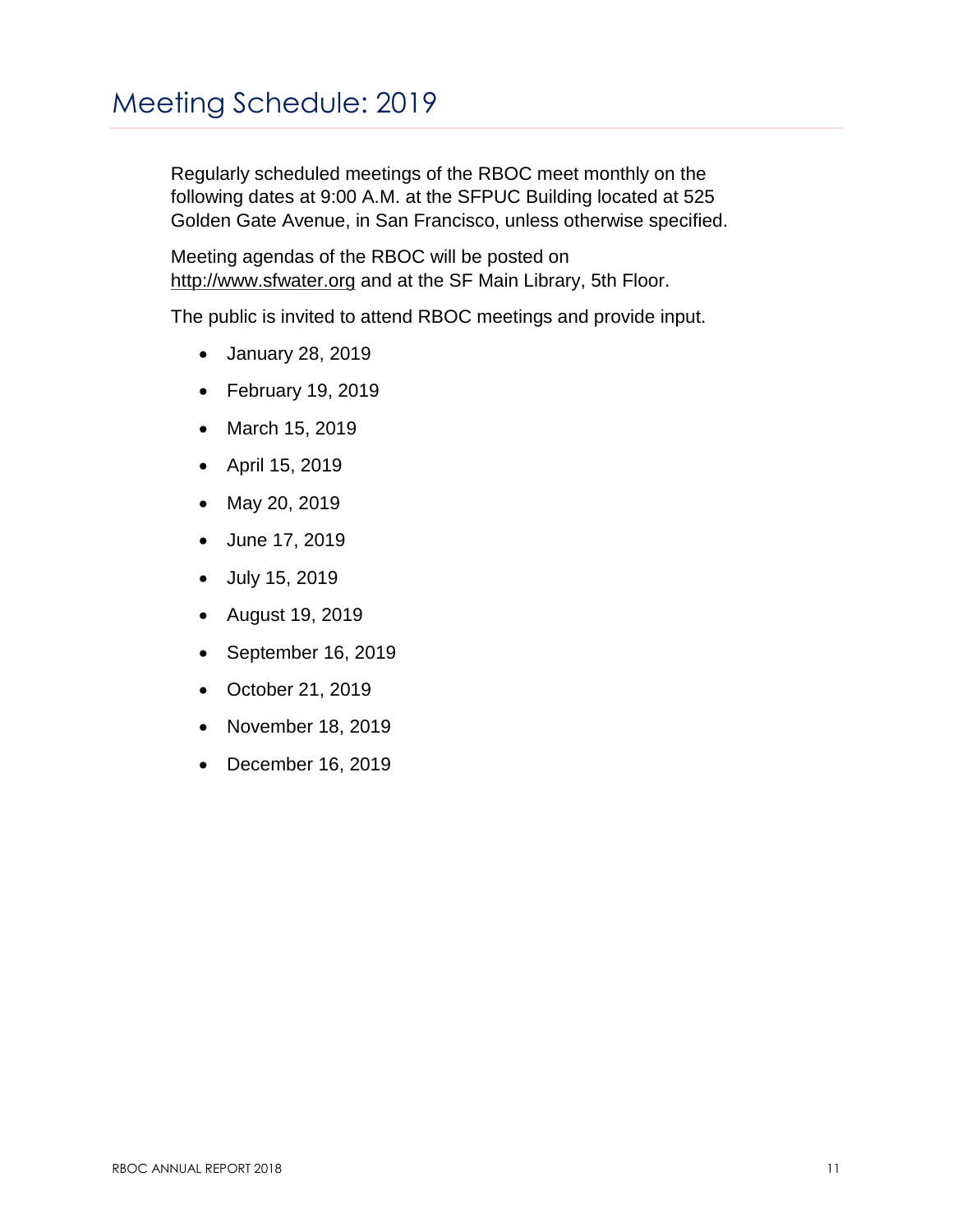### Acknowledgements

The RBOC would like to express its appreciation to the SFPUC staff and others for facilitating the tasks of the committee. Specifically, the committee would like to acknowledge the following staff:

Public Utilities Commission - General Manager Harlan Kelly, CFO Eric Sandler, Deputy CFO Charles Perl, Water Enterprise Assistant General Manager Steven Ritchie, Director, Water Capital Projects and Programs Dan Wade, Acting SSIP Director Howard Fung, former SSIP Director Karen Kubick, Sheena Johnson, Richard Morales, Mike Brown, Frank McParland, Yolanda Manzone, Lenore Koutney, Kristina Cordero, and Erin Franks.

City Attorney's Office - Deputy City Attorney Mark Blake.

Controller's Office - Audit Director Tonia Lediju, Winnie Woo, Nicole Kelly, and Melissa Ng.

From the Board of Supervisors, the RBOC wishes to thank Victor Young, Assistant Clerk, for his technical and administrative support.

Additionally, the committee would like to thank Carmen Clark, strategic planning consultant.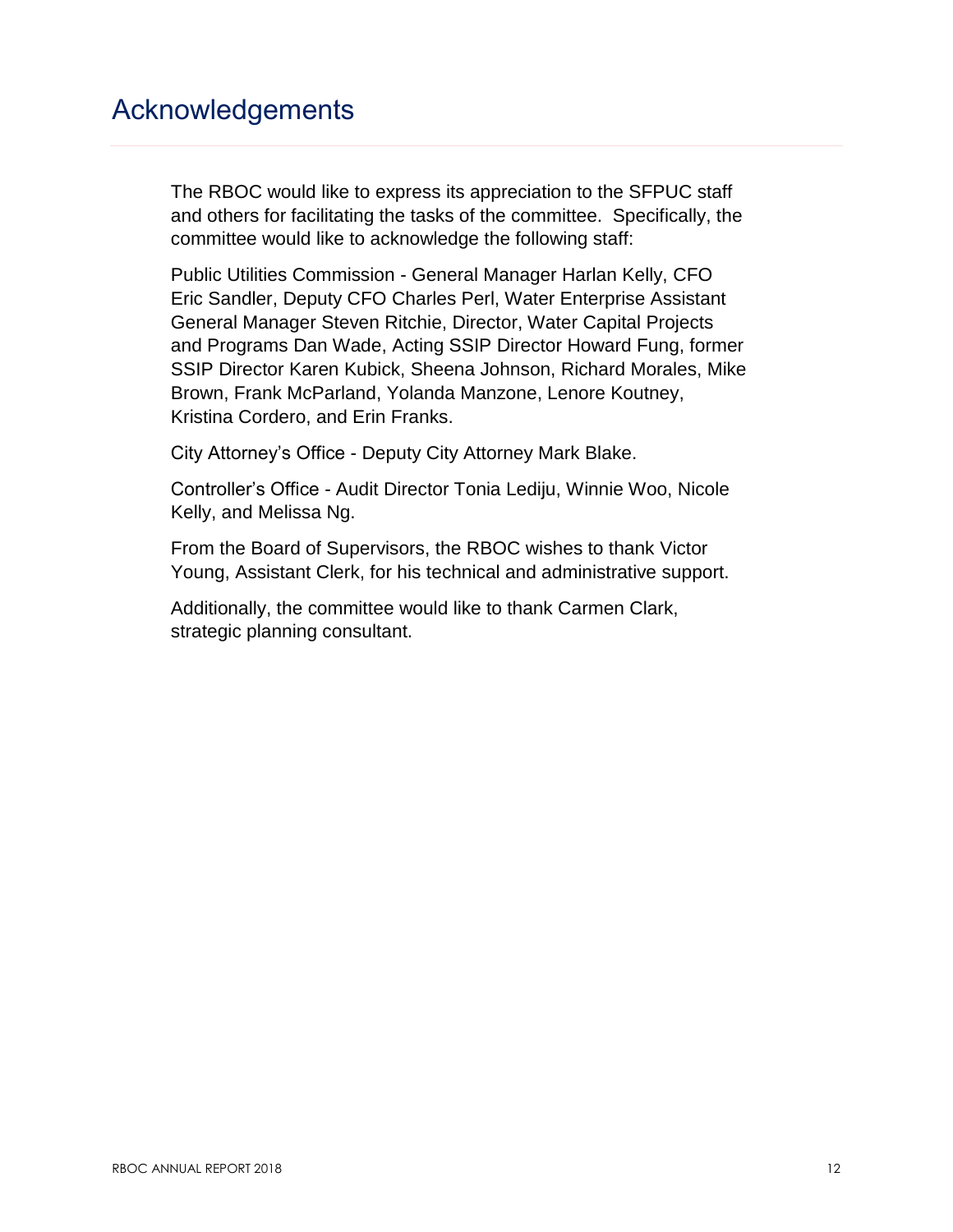# Appendix 1. RBOC Members 2018

| <b>Member</b>                       | <b>Appointment and Terms</b>                                                                                                                             | Qualifications                                                                                                                                                                                                                                                                                                                                                                                                                                                                                                                                                                                                                                                                                                                                |
|-------------------------------------|----------------------------------------------------------------------------------------------------------------------------------------------------------|-----------------------------------------------------------------------------------------------------------------------------------------------------------------------------------------------------------------------------------------------------------------------------------------------------------------------------------------------------------------------------------------------------------------------------------------------------------------------------------------------------------------------------------------------------------------------------------------------------------------------------------------------------------------------------------------------------------------------------------------------|
| <b>Kevin Cheng</b>                  | Mayor Appointee Appointed on<br>5/19/10 Term expired on<br>11/12/13<br>(Hold Over Status)                                                                | Former management consultant developing and<br>executing strategy and operation work for major<br>Fortune 500 corporations, with particular expertise<br>in project management. Current managing partner<br>of San Francisco based development company.                                                                                                                                                                                                                                                                                                                                                                                                                                                                                       |
| <b>Holly Kaufman</b><br>Co-Chair    | <b>Mayor Appointee</b><br>Appointed on<br>2/15/12 Term<br>expired on 11/12/15<br>Resigned 03/08/18                                                       | CEO of a strategic advisory firm that designs and<br>manages initiatives that integrate environmental<br>and economic needs. Clients include the White<br>House Council on Environmental Quality, Hewlett<br>Packard, the California Wind Energy Association,<br>the Union of Concerned Scientists and the Natural<br>Resources Defense Council. Served in the Clinton<br>Administration as a United Nations climate change<br>treaty negotiator representing the Departments of<br>State and Defense. Speaks and publishes widely<br>on climate change, green business, clean tech,<br>sustainability, and ecological protection issues.<br>Vice-Chair of SF Board of Supervisors' Energy<br><b>Efficiency Coordinating Committee.</b>       |
| <b>Christina Tang</b><br>Vice Chair | <b>Bay Area Water Users</b><br><b>Association Appointee</b><br>Appointed on 7/1/2014 Term<br>expired on 7/1/2018.<br>Reappointed on February 6,<br>2019. | Finance Manager for the Bay Area Water Supply<br>and Conservation Agency (BAWSCA) representing<br>its 26 members' collective interests in their<br>relationship with the SFPUC on matters related to<br>water supply, facility reliability, operations, water<br>quality and wholesale water rates. Christina has<br>almost fourteen years of experience in financial<br>operations with City and County governments and<br>special district governmental entities, including debt<br>issuance and debt management. Christina received<br>her Master of Science degree in Finance from the<br>University of Houston, and her Master of Public<br>Administration from the University of Illinois at<br>Springfield.                            |
| <b>Travis George</b><br>Co-Chair    | <b>Controller Appointee</b><br>Appointed on 1/20/2017<br>Term expires on 11/12/2019                                                                      | Debt Administrator for the East Bay Municipal Utility<br>District, Travis has a background in both utilities<br>and municipal finance. Before his current role,<br>Travis worked at Moody's Investors Service where<br>he served five years as a credit rating analyst.<br>During his time with Moody's he rated a wide range<br>of municipal issuers including many water,<br>wastewater and electric utilities. Travis also<br>previously served as an analyst for both Con<br>Edison in New York City and Bonneville Power<br>Administration in Portland, OR. Travis holds a<br>bachelor's degree in Economics from Portland<br>State University and a master's degree in Public<br>Administration and Policy from New York<br>University. |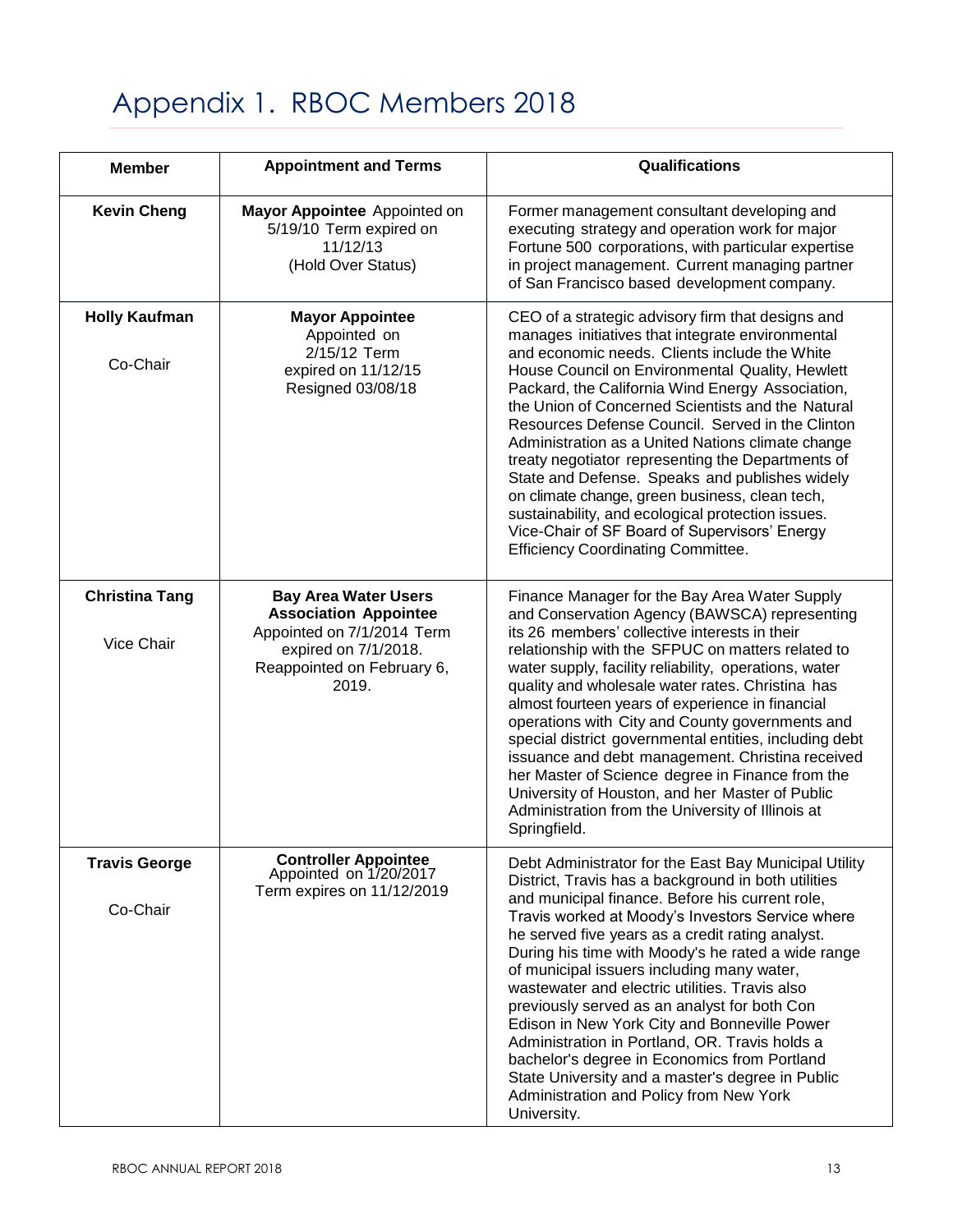| <b>Jennifer Millman</b><br>(succeeding Jadie<br>Wasilco)       | <b>Budget Analyst</b><br><b>Appointee</b><br>Appointed on March 28, 2017<br>Resigned January 25, 2019                                   | Jennifer Millman is a Senior Analyst for the San<br>Francisco Board of Supervisors Budget &<br>Legislative Analyst's Office, Jennifer conducts<br>legislative and policy analysis, budget review, and<br>performance audits. Jennifer previously worked for<br>an environmental planning firm, where she<br>managed the environmental review for a variety of<br>development projects throughout California.<br>Jennifer holds a B.S. in Environmental Economics<br>& Policy from UC Berkeley, and an M.P.P. from the<br>Goldman School of Public Policy at UC Berkeley.                                                        |
|----------------------------------------------------------------|-----------------------------------------------------------------------------------------------------------------------------------------|---------------------------------------------------------------------------------------------------------------------------------------------------------------------------------------------------------------------------------------------------------------------------------------------------------------------------------------------------------------------------------------------------------------------------------------------------------------------------------------------------------------------------------------------------------------------------------------------------------------------------------|
| <b>Ashley Clark</b><br>(succeeding<br><b>Jennifer Millman)</b> | <b>Budget Analyst</b><br><b>Appointee</b><br>Appointed on January 25, 2019                                                              | Ashley Clark is an Analyst for the San Francisco<br>Board of Supervisors Budget & Legislative Analyst's<br>Office, Ashley conducts legislative and policy analysis,<br>budget review, and performance audits. Ashley<br>previously worked for the Asia Foundation on their<br>Governance and Law Unit, and for the Government of<br>Timor-Leste as a Fulbright Public Policy Fellow.<br>Ashley holds a B.A. in Political Science from<br>Middlebury College, and an MPP/MA-IAS from the<br>Goldman School of Public Policy at UC Berkeley.                                                                                      |
| <b>Robert Leshner</b><br>Co-Chair                              | <b>Board of Supervisors</b><br><b>Appointee</b><br>Appointed on<br>11/3/2016<br>Term expires on 11/12/2019<br>Resigned January 27, 2019 | Robert Leshner leads the merchant division of<br>Postmates, a technology and logistics company,<br>after founding two venture backed technology<br>companies. Before that, Robert was a founding<br>employee of HPM Partners, a financial advisor<br>with \$8bn of assets under management, where he<br>was a member of the Investment Committee and<br>led interest rate and fixed income analysis. Prior,<br>he managed risk, liquidity, and issuance planning<br>for \$60bn of funding at Discover Bank. Robert<br>holds a B.A. in Economics from the University of<br>Pennsylvania and is a Chartered Financial<br>Analyst. |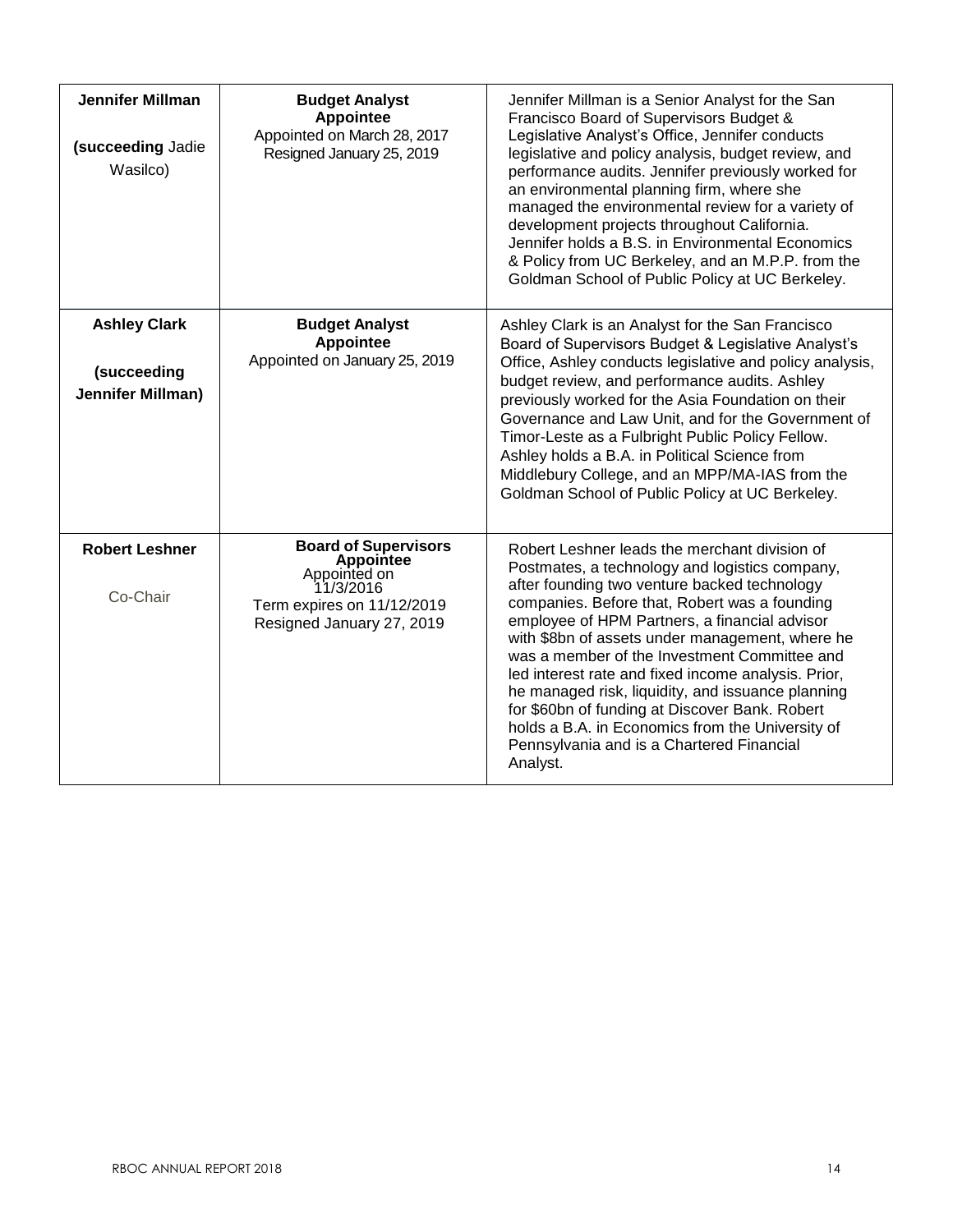| <b>Tim Cronin</b> | <b>Board of Supervisors</b><br><b>Appointee</b><br>Appointed on 12/3/2016<br>Term expires on 11/12/2020 | Tim Cronin is an attorney in the San Francisco<br>office of Wilson Sonsini Goodrich & Rosati, where<br>he advises clients on issues relating to the<br>financing, development, and regulation of energy<br>and infrastructure projects. Tim has represented<br>developers and investors in financings involving<br>large distributed and utility-scale renewable<br>energy project portfolios. In addition, he provides<br>counsel to energy and infrastructure companies<br>with respect to customer agreements and federal,<br>state, and local regulations as such companies<br>seek to enter new markets and offer new<br>distributed energy services to residential and<br>commercial customers. Before attending law<br>school at U.C. Berkeley, Tim worked at the<br>American Council On Renewable Energy<br>(ACORE) in Washington, DC, where he promoted<br>international partnerships among government<br>actors, renewable energy companies, and<br>financiers as the organization's manager of<br>international programs. |
|-------------------|---------------------------------------------------------------------------------------------------------|--------------------------------------------------------------------------------------------------------------------------------------------------------------------------------------------------------------------------------------------------------------------------------------------------------------------------------------------------------------------------------------------------------------------------------------------------------------------------------------------------------------------------------------------------------------------------------------------------------------------------------------------------------------------------------------------------------------------------------------------------------------------------------------------------------------------------------------------------------------------------------------------------------------------------------------------------------------------------------------------------------------------------------------|
|-------------------|---------------------------------------------------------------------------------------------------------|--------------------------------------------------------------------------------------------------------------------------------------------------------------------------------------------------------------------------------------------------------------------------------------------------------------------------------------------------------------------------------------------------------------------------------------------------------------------------------------------------------------------------------------------------------------------------------------------------------------------------------------------------------------------------------------------------------------------------------------------------------------------------------------------------------------------------------------------------------------------------------------------------------------------------------------------------------------------------------------------------------------------------------------|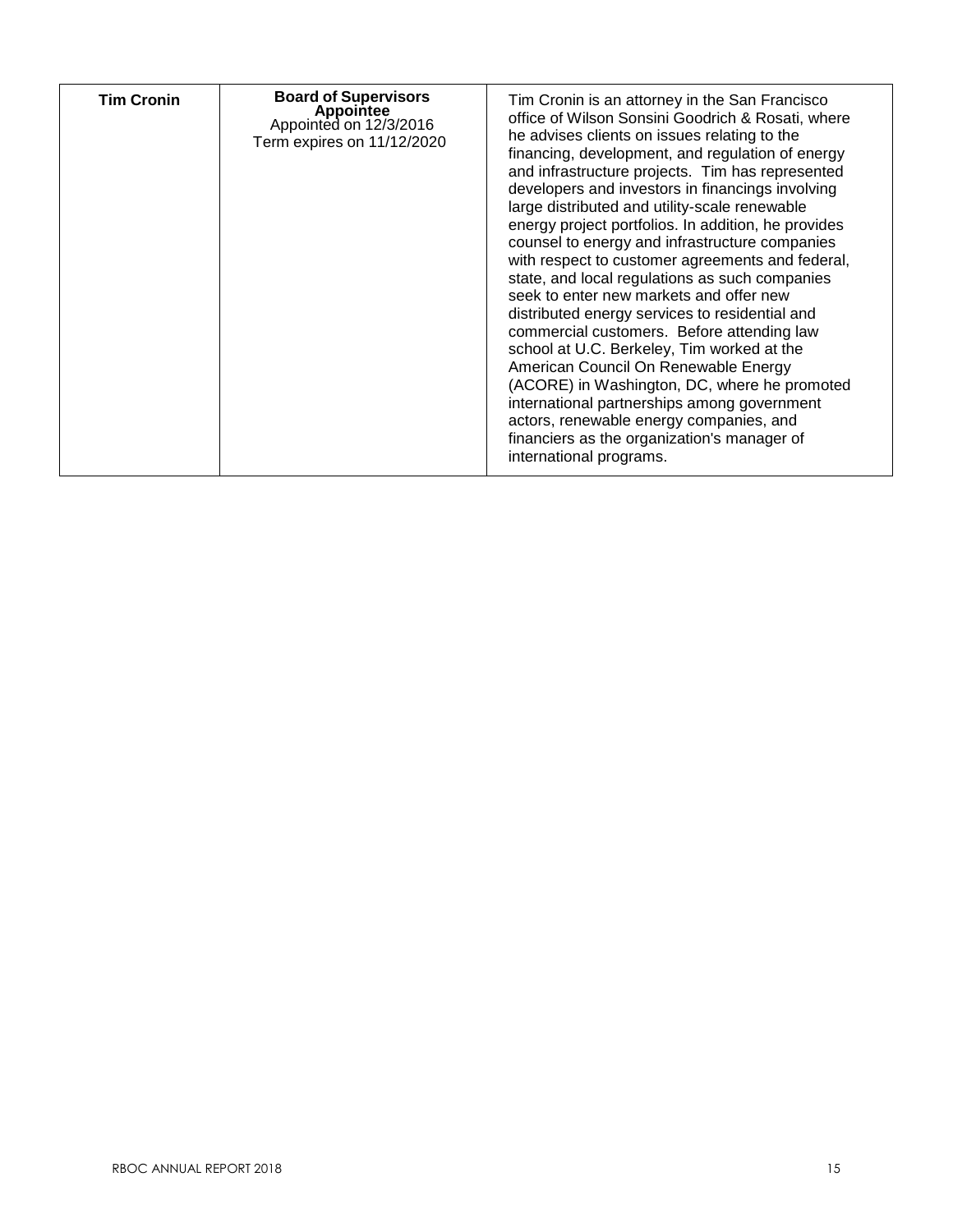# Appendix 2: 2018 Meeting Summary

The RBOC held 11 meetings in 2018. Listed below is a summary of agenda topics. Full agendas and minutes for each meeting are available at:

<http://www.sfwater.org/rboc>

### February 26, 2018

- 1. SFPUC Capital Financing Update
- 2. RBOC Self-Assessment of the 2017 goals/accomplishments and setting goals for 2018
- 3. RBOC Succession Planning

### March 19, 2018

- 1. RBOC review of potential meeting topics
- 2. RBOC Audit priorities and planning
- 3. RBOC Review of SFPUC Annual Certification
- 4. RBOC Succession and Charter Sunset Planning
- 5. RBOC Fund Management Policy

April 23, 2018

- 1. SFPUC Water System Improvement Project (WSIP), Calaveras Dam and Budget increase - Update
- 2. SFPUC Water Bond Sales Update
- 3. RBOC Succession and Charter Sunset Planning

May 21, 2018

- 1. RBOC: Review of RBOC audit topics, previous RBOC Request for Quote, process/procedures for hiring an auditor, and review of the possibility of obtaining a third-party contract administrator Water System Improvement Project (WSIP) update
- 2. SFPUC Re-baselining and Sewer System Improvement Project Update
- 3. SFPUC Improving community outreach and transparency

June 25, 2018

- 1. SFPUC Capital Plan and Debt Financing Impact Update
- 2. SFPUC Water System Improvement Program Quarterly Update
- 3. RBOC: Review of RBOC audit topics, previous RBOC Request for Quote, process/procedures for hiring an auditor, and review of the possibility of obtaining a third-party contract administrator Water System Improvement Project (WSIP) update

July 24, 2018

1. Off-site visit of SFPUC Bioregional Habitat Restoration Sites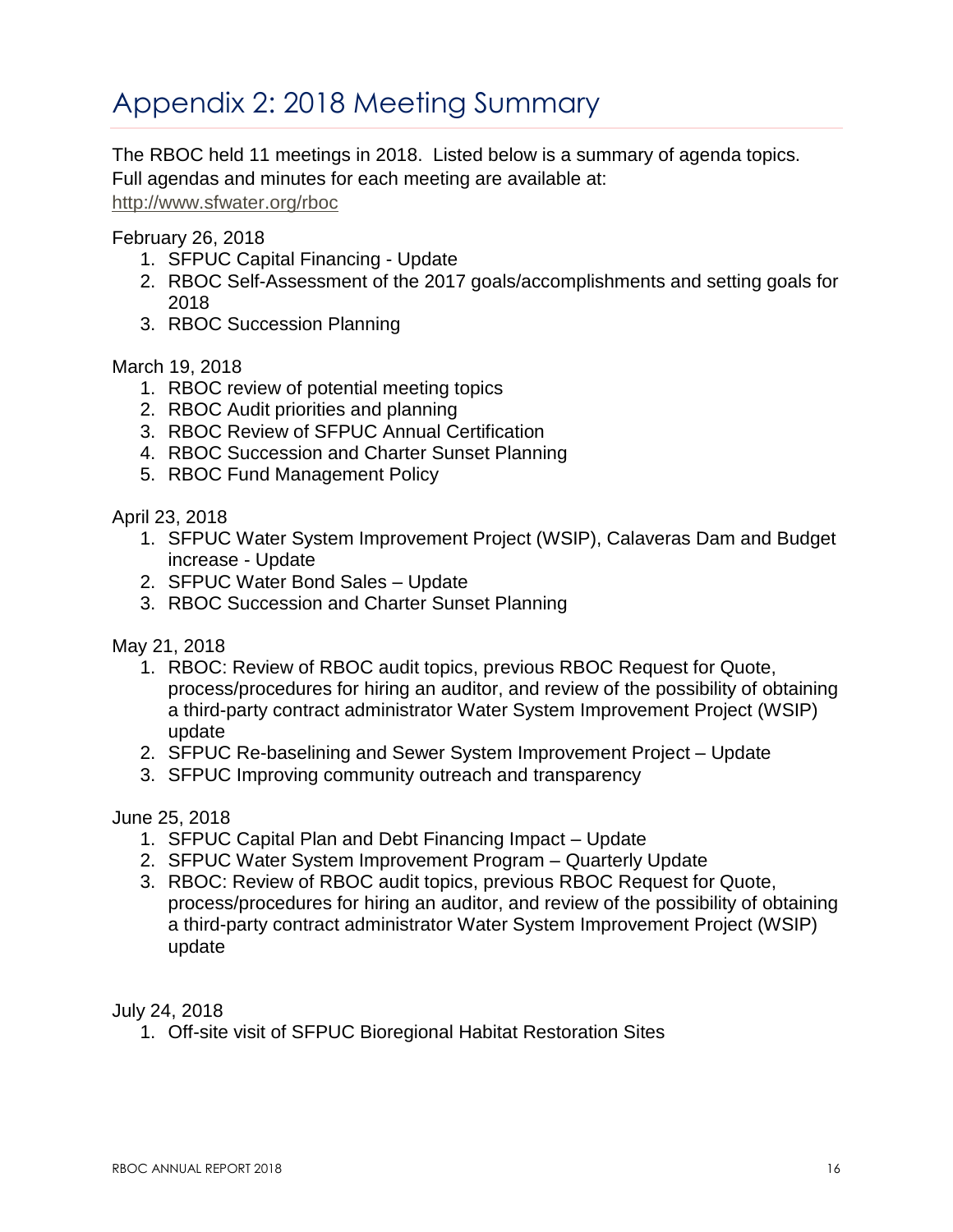August 13, 2018

- 1. SFPUC Results of Wastewater Bond Sales and WIFIA Loan Transactions **Update**
- 2. RBOC: Review of RBOC audit topics, previous RBOC Request for Quote, process/procedures for hiring an auditor, and review of the possibility of obtaining a third-party contract administrator Water System Improvement Project (WSIP) update

September 18, 2018

- 1. SFPUC Water System Improvement Program Financing Expenses Update
- 2. SFPUC Financial impact of disasters on capital plan Update
- 3. RBOC: Review of RBOC audit topics, previous RBOC Request for Quote, process/procedures for hiring an auditor, and review of the possibility of obtaining a third-party contract administrator Water System Improvement Project (WSIP) update

October 15, 2018

- 1. SFPUC Sewer System Improvement Program Quarterly Update
- 2. RBOC: Review of RBOC audit topics, previous RBOC Request for Quote, process/procedures for hiring an auditor, and review of the possibility of obtaining a third-party contract administrator Water System Improvement Project (WSIP) update

November 26, 2018

- 1. SFPUC Water System Improvement Program and Mountain Tunnel Quarterly Update
- 2. SFPUC Outstanding Bond Update
- 3. RBOC: Review of RBOC audit topics, previous RBOC Request for Quote, process/procedures for hiring an auditor, and review of the possibility of obtaining a third-party contract administrator Water System Improvement Project (WSIP) update

December 17, 2018

- 1. SFPUC Clean Power SF Update
- 2. RBOC: Discussion regarding obtaining the services of the City Services Auditor to administer future outside auditing contracts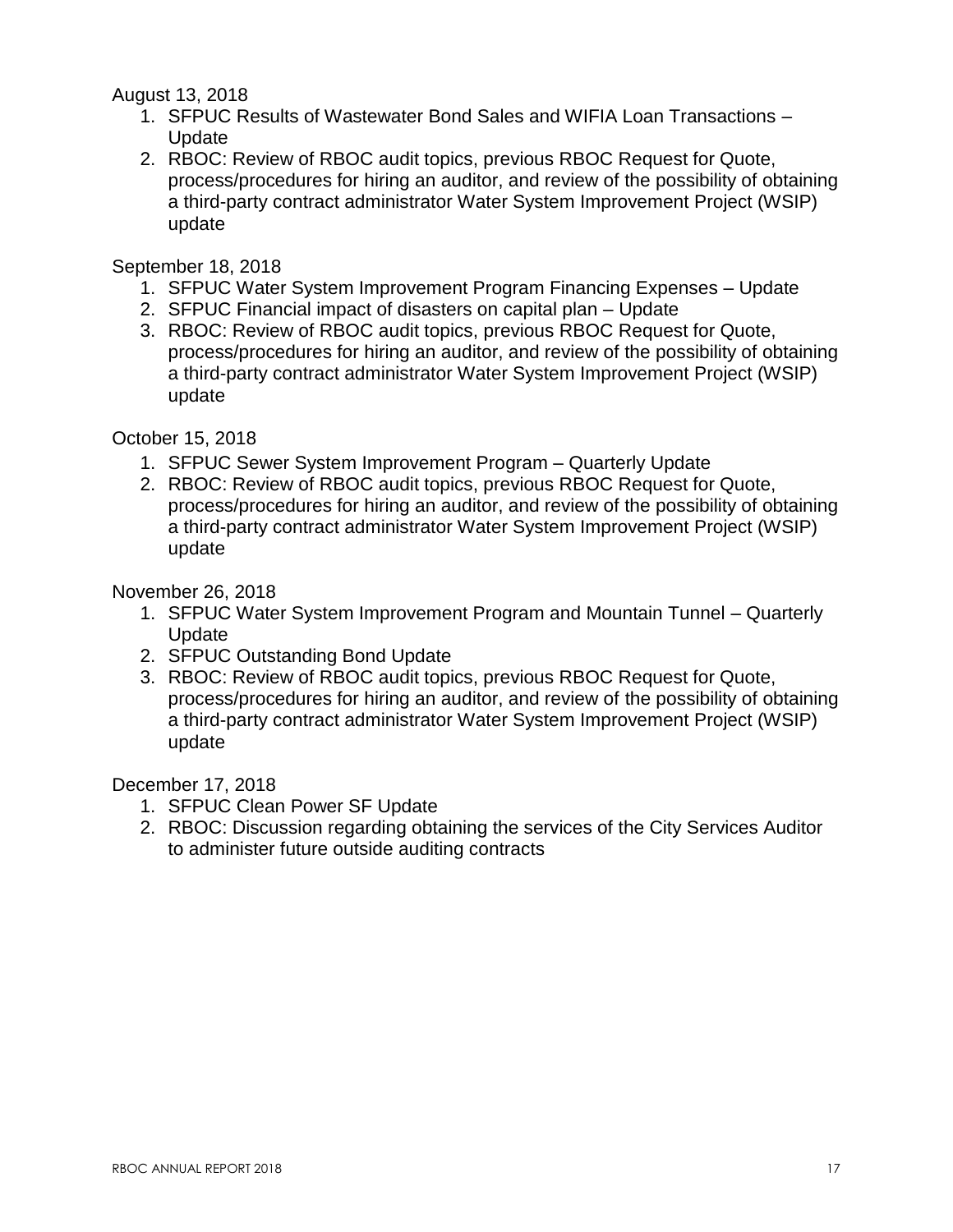# Appendix 3: Budget Summary

#### **RBOC Account Summary**

**December 2018**

| 263,462<br>212,390<br>217,209<br>31,425<br>208,860<br>41,629<br>172,995 | ÷,<br>27,121<br>96,258                                                       | 3,163                          | 263,462<br>3,163<br>212,390<br>217,209     |
|-------------------------------------------------------------------------|------------------------------------------------------------------------------|--------------------------------|--------------------------------------------|
|                                                                         |                                                                              |                                |                                            |
|                                                                         |                                                                              |                                |                                            |
|                                                                         |                                                                              |                                |                                            |
|                                                                         |                                                                              |                                |                                            |
|                                                                         |                                                                              |                                | 58,547                                     |
|                                                                         |                                                                              |                                | 305,118                                    |
|                                                                         |                                                                              |                                | 41,629                                     |
|                                                                         |                                                                              |                                | 172,995                                    |
| 93,085                                                                  |                                                                              |                                | 93,085                                     |
| 177,501                                                                 |                                                                              |                                | 177,501                                    |
| 316,504                                                                 |                                                                              |                                | 316,504                                    |
| 15,240                                                                  |                                                                              |                                | 15,240                                     |
| 17,698                                                                  |                                                                              | ÷,                             | 17,698                                     |
| ÷,                                                                      |                                                                              | 4,146                          | 4,146                                      |
| L,                                                                      |                                                                              | 3,300                          | 3,300                                      |
| 316,351                                                                 |                                                                              | ä,                             | 316,351                                    |
| 8,433                                                                   |                                                                              |                                | 8,433                                      |
| ÷,                                                                      | 183,555                                                                      | ÷,                             | 183,555                                    |
| ä,                                                                      |                                                                              | 17,979                         | 17,979                                     |
|                                                                         |                                                                              | 4,227                          | 4,227                                      |
|                                                                         |                                                                              | 2,050                          | 2,050                                      |
|                                                                         | 140,691                                                                      |                                | 140,691                                    |
|                                                                         | 39,662                                                                       |                                | 39,662                                     |
| 129,580                                                                 | Ĭ.                                                                           |                                | 129,580                                    |
| 70,451                                                                  |                                                                              |                                | 70,451                                     |
| 85,953                                                                  |                                                                              |                                | 85,953                                     |
| 41,122                                                                  |                                                                              |                                | 41,122                                     |
|                                                                         | 131,757                                                                      |                                | 131,757                                    |
|                                                                         | 110,222                                                                      |                                | 110,222                                    |
|                                                                         | 89,573                                                                       |                                | 89,573                                     |
| 2,419,888                                                               | 818,838                                                                      | 34,864                         | 3,273,590                                  |
|                                                                         |                                                                              |                                |                                            |
|                                                                         |                                                                              |                                |                                            |
| 59,370                                                                  |                                                                              |                                | 59,370                                     |
| 92,050                                                                  |                                                                              |                                | 92,050                                     |
| 71,890                                                                  |                                                                              |                                | 71,890                                     |
| 86,219                                                                  | 29,750                                                                       |                                | 115,969                                    |
| 116,010                                                                 |                                                                              |                                | 116,010                                    |
| 11,489                                                                  |                                                                              |                                | 11,489                                     |
|                                                                         |                                                                              |                                | 47,000                                     |
|                                                                         |                                                                              |                                | 29,625                                     |
|                                                                         |                                                                              |                                | 531,926                                    |
|                                                                         |                                                                              |                                | 2,911                                      |
|                                                                         |                                                                              |                                | 3,234                                      |
|                                                                         |                                                                              |                                | 2,309                                      |
|                                                                         | 32,568                                                                       | 2,818                          | 1,083,783                                  |
|                                                                         |                                                                              |                                | 2,189,807                                  |
|                                                                         | 47,000<br>29,625<br>531,926<br>970<br>1,078<br>770<br>$\overline{1,}048,398$ | 970<br>1,078<br>770<br>786,270 | 970<br>1,078<br>770<br>1,371,490<br>32,046 |

| Subtotal Pending Charges                        |           |         |        |           |
|-------------------------------------------------|-----------|---------|--------|-----------|
| A - B - C Available Funds After Pending Charges | 1.371.490 | 786.270 | 32.046 | 2.189.807 |

Note: Funding Sources restated in 2018 to reflect gross proceeds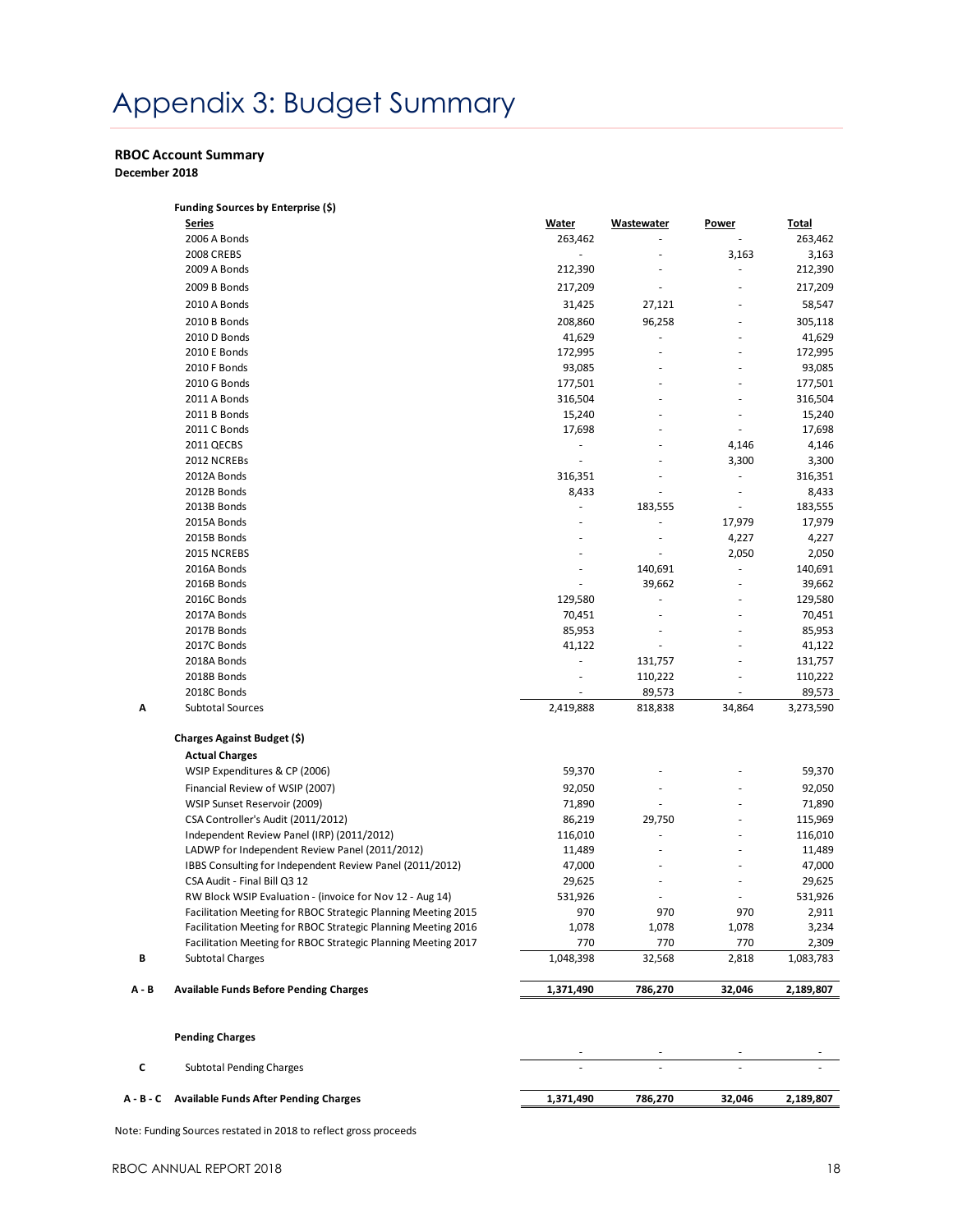# Appendix 4: Bond Expenditure Certificate from SFPUC

#### CERTIFICATION OF THE CHIEF FINANCIAL OFFICER, ASSISTANT GENERAL MANAGER FOR BUSINESS SERVICES FOR THE SAN FRANCISCO PUBLIC UTILITIES COMMISSION TO THE REVENUE BOND OVERSIGHT COMMITTEE

I, Eric Sandler, the duly authorized and acting Chief Financial Officer, Assistant General Manager for Business Services of the San Francisco Public Utilities Commission ("SFPUC"), hereby certify to the Public Utilities Revenue Bond Oversight Committee ("RBOC") that I have reviewed such documents as I reasonably have deemed necessary for purposes of this certification, including:

1. The Financial Statements of the SFPUC, dated as of January 25, 2019, including the opinion letter of KPMG dated as of January 25, 2019;

2. The WSIP Quarterly Reports of the SFPUC related to the Water Enterprises;

3. The SSIP Quarterly Reports of the SFPUC related to the Wastewater Enterprise

Based upon a review of such documents, together with such other information that I reasonably have deemed necessary for purposes of providing this certification, I hereby advise you that no facts have come to my attention, after due inquiry, that cause me, exercising the judgment reasonably expected of my office and position, to believe that proceeds of any bond issue of the SFPUC have been wasted, not used for their authorized purposes or otherwise used illegally. For purposes of this certification, I have not undertaken to audit or to cause to be audited any outstanding bond issue of the SFPUC, and only undertake to report to the RBOC the results of the review described above, in my role as Chief Financial Officer, Assistant General Manager for Business Services of the SFPUC.

This certification is delivered to you this  $3<sup>rd</sup>$  day of April 2019.

PUBLIC UTILITIES COMMISSION OF THE CITY AND COUNTY OF SAN **FRANCISCO** 

Eric Sandler Chief Financial Officer

Assistant General Manager/ Business Services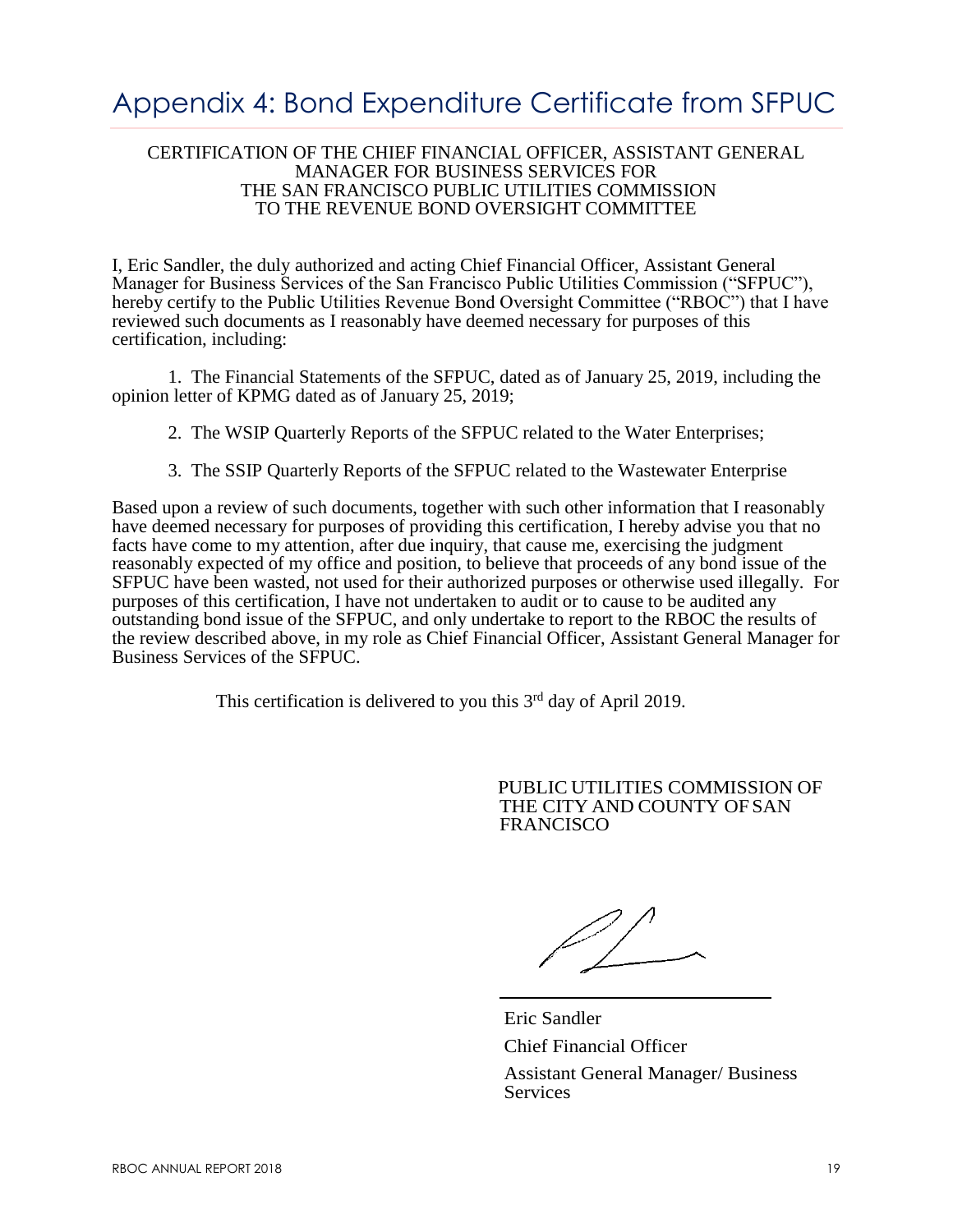# Appendix 5: Debt Overview: 2018

|                         | (as of January 1, 2019) |                   |              |
|-------------------------|-------------------------|-------------------|--------------|
|                         | <b>Water</b>            | <b>Wastewater</b> | <b>Power</b> |
| <b>Outstanding Debt</b> |                         |                   |              |
| <b>Revenue Bonds</b>    | \$4.44B                 | \$1.51B           | \$38.12M     |
| <b>SRF Loans</b>        | \$171.2M                | \$102.1M          |              |
| <b>WIFIA Loan</b>       |                         | \$699M            |              |
| <b>Tax Credit Bonds</b> |                         |                   | \$11.25M     |
| <b>Commercial Paper</b> |                         |                   |              |
| (Authorized/Issued)     | \$500M/\$41M            | \$750M/\$290M     | \$90M/\$20M  |
|                         |                         |                   |              |
| <b>Ratings</b>          |                         |                   |              |
| Long-Term               | $Aa3/AA-$               | Aa3/AA            | $AA/AA$ -    |
| Short-Term              | $P-1/A-1$               | $P-1/A-1$         | $F-1/A-1$    |

### **Summary of Enterprise Debt Programs**

 $\hat{\mathcal{A}}$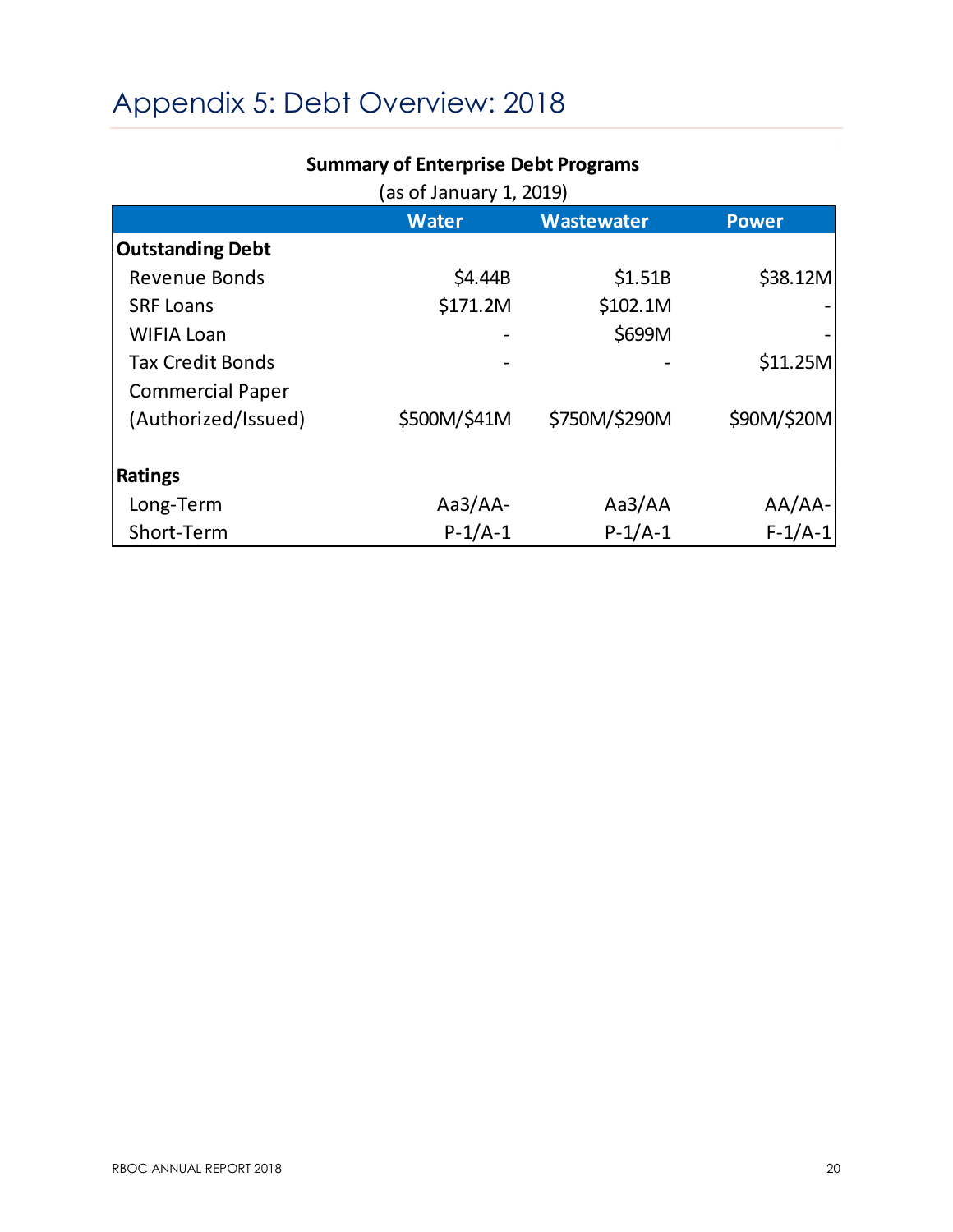# Appendix 5, Continued: Outstanding Revenue Bonds by Series

| Outstanding Bonds (as of Dec 2018) | <b>RBOC</b> | <b>Issue Date</b> | <b>Maturity</b><br><b>Date</b> | Original<br>Par $/$<br>Capacity<br>(\$000s) | Outstanding<br>Principal<br>(\$000s) | <b>Notes</b><br>(All dollars in 000s)                           |
|------------------------------------|-------------|-------------------|--------------------------------|---------------------------------------------|--------------------------------------|-----------------------------------------------------------------|
| <b>WATER</b>                       |             |                   |                                |                                             |                                      |                                                                 |
| 1991 Revenue Bonds, Series A       | <b>No</b>   | 05/08/91          | 11/01/19                       | \$70,146                                    | \$2,100                              | Water Capital - R&R                                             |
| 2009 Revenue Bonds, Series A       | Yes         | 08/19/09          | 11/01/39                       | \$412,000                                   | \$9,635                              | Water Capital - WSIP                                            |
| 2009 Revenue Bonds, Series B       | Yes         | 09/15/09          | 11/01/39                       | \$412,000                                   | \$9,635                              | Water Capital - WSIP                                            |
| 2010 Revenue Bonds, Series A       | Yes         | 06/17/10          | 11/01/30                       | \$56,945                                    | \$2,530                              | Water Capital - Advanced Meter Infrastructure (AMI)             |
| 2010 Revenue Bonds, Series B       | Yes         | 06/17/10          | 11/01/40                       | \$417,720                                   | \$384,975                            | Water Capital - WSIP (Build America Bonds (BABs))               |
| 2010 Revenue Bonds, Series D (NM)  | Yes         | 08/04/10          | 11/01/21                       | \$71,360                                    | \$30,945                             | Water Capital - WSIP                                            |
| 2010 Revenue Bonds, Series D (R)   | <b>No</b>   |                   |                                | \$31,365                                    | \$16,825                             | Refunded part of 2002 Bonds                                     |
| 2010 Revenue Bonds, Series E       | Yes         | 08/04/10          | 11/01/40                       | \$344,200                                   | \$344,200                            | Water Capital - WSIP (Build America Bonds (BABs))               |
| 2010 Revenue Bonds, Series F       | Yes         | 12/22/10          | 11/01/30                       | \$180,960                                   | \$23,975                             | Water Capital - WSIP                                            |
| 2010 Revenue Bonds, Series G       | Yes         | 12/22/10          | 11/01/50                       | \$351,470                                   | \$351,470                            | Water Capital - WSIP (Build America Bonds (BABs))               |
| 2011 Revenue Bonds, Series A       | Yes         | 08/04/11          | 11/01/41                       | \$602,715                                   | \$322,480                            | Water Capital - WSIP                                            |
| 2011 Revenue Bonds, Series B       | Yes         | 08/04/11          | 11/01/41                       | \$28,975                                    | \$17,870                             | Water Capital - Hetch Hetchy Water                              |
| 2011 Revenue Bonds, Series C       | Yes         | 08/04/11          | 11/01/41                       | \$33,595                                    | \$19,475                             | Water Capital - Water main improvements                         |
| 2011 Revenue Bonds, Series D       | No          | 08/04/11          | 11/01/28                       | \$55,465                                    | \$19,135                             | Refunded part of 2001 and 2002 Bonds                            |
| 2012 Revenue Bonds, Series A       | Yes         | 06/07/12          | 11/01/43                       | \$591,610                                   | \$459,455                            | Water Capital - WSIP                                            |
| 2012 Revenue Bonds, Series B       | Yes         | 06/07/12          | 11/01/43                       | \$16,520                                    | \$16,520                             | Legal settlement reimbursement, Prop A (Nov 2002)               |
| 2012 Revenue Bonds, Series C       | No          | 06/07/12          | 11/01/32                       | \$93,750                                    | \$78,035                             | Refunded part of 2002 Bonds and all remaining 2001 Bonds        |
| 2012 Revenue Bonds, Series D       | <b>No</b>   | 08/07/12          | 11/01/19                       | \$24,040                                    | \$12,215                             | Refunded all remaining 2002 B Bonds                             |
|                                    |             |                   |                                |                                             |                                      | Refunded all outstanding 2006A bonds and a portion of 2009A     |
| 2015 Revenue Bonds, Series A       | No          | 04/16/15          | 11/01/36                       | \$429,600                                   | \$426,380                            | Bonds (WSIP)                                                    |
| 2016 Revenue Bonds, Series A       | No          | 10/20/16          | 11/01/39                       | \$763,005                                   | \$763,005                            | Partially refunded 2009A, 2009B, and 2010F Bonds (WSIP)         |
| 2016 Revenue Bonds, Series B       | No          | 10/20/16          | 11/01/30                       | \$130,815                                   | \$104,900                            | Fully refunded 2006B, 2006C, and partially refunded 2010A Bonds |
| 2016 Revenue Bonds, Series C (G)   | <b>No</b>   | 12/14/16          | 11/01/46                       | \$259,350                                   | \$248,360                            | Water Capital - WSIP                                            |
| 2017 Revenue Bonds, Series A (G)   | Yes         | 12/13/17          | 11/01/47                       | \$121,140                                   | \$121,140                            | Water Capital - WSIP                                            |
| 2017 Revenue Bonds, Series B       | Yes         | 12/13/17          | 11/01/47                       | \$147,725                                   | \$147,725                            | Water Capital - Non-WSIP                                        |
| 2017 Revenue Bonds, Series C       | Yes         | 12/13/17          | 11/01/47                       | \$70,675                                    | \$70,675                             | Water Capital - Hetch Hetchy Water                              |
| 2017 Revenue Bonds, Series D (G)   | No          | 12/28/17          | 11/01/35                       | \$350,305                                   | \$349,470                            | Partially refunded 2011A, and 2012A (WSIP)                      |
| 2017 Revenue Bonds, Series E       | No.         | 12/28/17          | 11/01/31                       | \$48,890                                    | \$48,890                             | Partially refunded 2011C, 2011D and 2012C                       |
| 2017 Revenue Bonds, Series F       | <b>No</b>   | 12/28/17          | 11/01/31                       | \$8,705                                     | \$8,705                              | Partially refunded 2011B                                        |
| 2017 Revenue Bonds, Series G (G)   | No          | 12/28/17          | 11/01/24                       | \$33,780                                    | \$33,780                             | Partially refunded 2011A (WSIP)                                 |
| <b>Total Bonds - Water</b>         |             |                   |                                | \$6,158,826                                 | \$4,444,505                          | Principal: 11/1 / Interest: 5/1 & 11/1                          |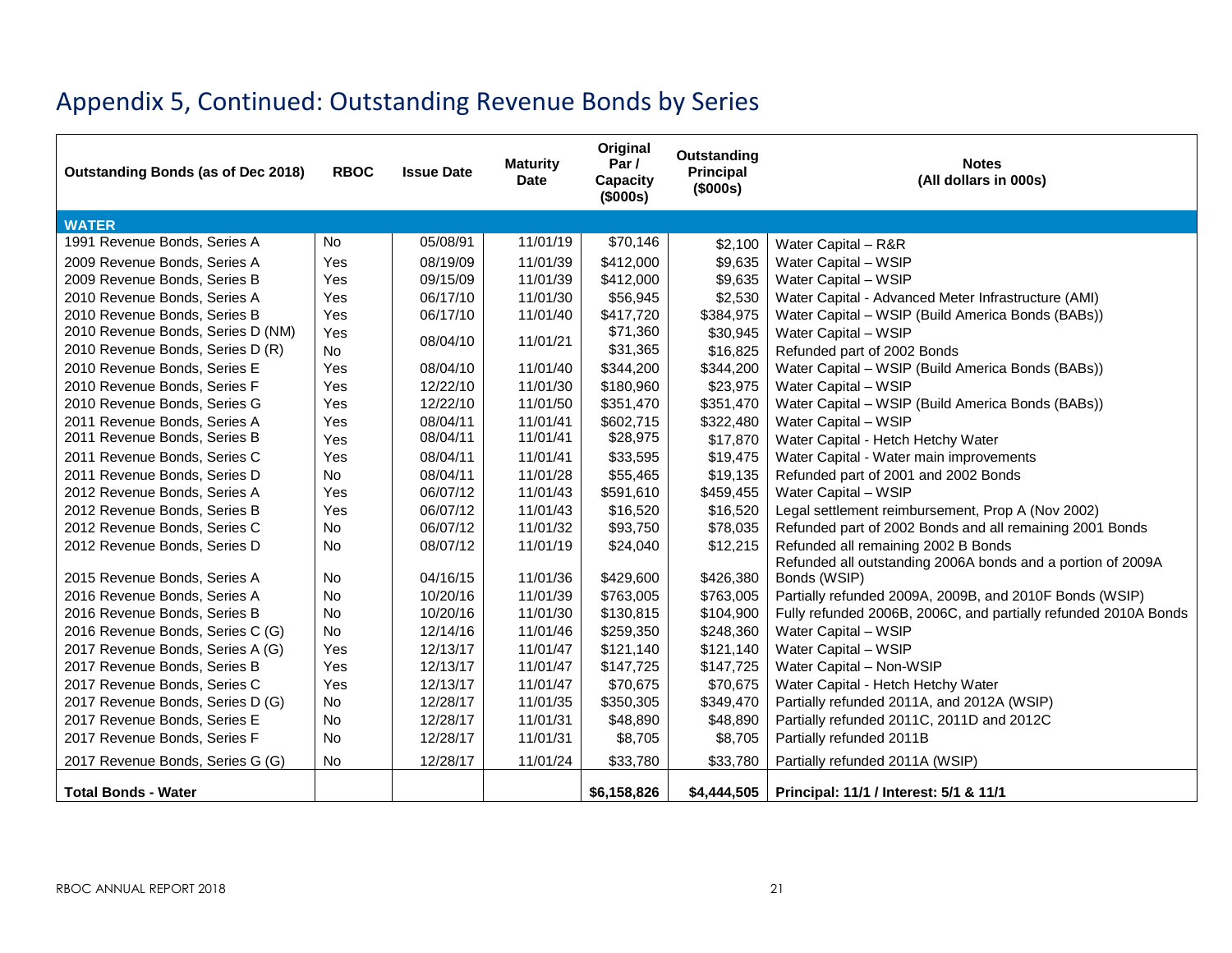| <b>WASTEWATER</b>                   |            |          |          |             |             |                                                                 |
|-------------------------------------|------------|----------|----------|-------------|-------------|-----------------------------------------------------------------|
| 2010 Revenue Bonds, Series A        | Yes        | 06/08/10 | 10/01/21 | \$47,050    | \$47,050    | <b>Wastewater Capital</b>                                       |
| 2010 Revenue Bonds, Series B        | <b>Yes</b> | 06/08/10 | 10/01/40 | \$192,515   | \$192,515   | Wastewater Capital - Build America Bonds (BABs)                 |
| 2013 Revenue Bonds, Series A (R)    | <b>No</b>  | 01/30/13 | 10/01/25 | \$193,400   | \$98,585    | Refunded 2003A Bonds and SRF loans                              |
| 2013 Revenue Bonds, Series B (NM)   | Yes        | 02/27/13 | 10/01/42 | \$331,585   | \$331,585   | <b>Wastewater Capital</b>                                       |
| 2016 Revenue Bonds, Series A (G)    | Yes        | 05/24/16 | 10/01/46 | \$240,580   | \$240,580   | Wastewater Capital - SSIP                                       |
| 2016 Revenue Bonds, Series B        | Yes        | 05/24/16 | 10/01/46 | \$67,820    | \$67,820    | Wastewater Capital - R&R                                        |
| 2018 Revenue Bonds, Series A (G)    | Yes        | 08/09/18 | 10/01/43 | \$229,050   | \$229,050   | Wastewater Capital - SSIP                                       |
| 2018 Revenue Bonds, Series B        | Yes        | 08/09/18 | 10/01/43 | \$185,950   | \$185,950   | Wastewater Capital - R&R                                        |
| 2018 Revenue Bonds, Series C (G)    | Yes        | 08/09/18 | 10/01/48 | \$179,145   | \$179,145   | Wastewater Capital - SSIP                                       |
|                                     |            |          |          |             |             |                                                                 |
| <b>Total Bonds - Wastewater</b>     |            |          |          | \$1,667,095 | \$1,572,280 | Principal: 10/1 / Interest: 4/1 & 10/1                          |
|                                     |            |          |          |             |             |                                                                 |
| <b>POWER</b>                        |            |          |          |             |             |                                                                 |
| 2015 Revenue Bonds, Series A (G)    | Yes        | 05/20/15 | 11/01/45 | \$32,025    | \$32,025    | Power Capital - Hydrogeneration and other capital               |
| 2015 Revenue Bonds, Series B        | Yes        | 05/20/15 | 11/01/26 | \$7,530     | \$6,090     | Power Capital - Power transmission                              |
| <b>Total Bonds - Power (Senior)</b> |            |          |          | \$39,555    | \$38,115    | Principal: 11/1 / Interest: 5/1 & 11/1                          |
|                                     |            |          |          |             |             |                                                                 |
| <b>Tax Credit Bonds</b>             |            |          |          |             |             |                                                                 |
| 2008 Cl. Renewable Energy Bonds     | Yes        | 11/07/08 | 12/15/22 | \$6,325     | \$2,108     | Solar projects                                                  |
| 2012 New Cl. Renewable Energy       |            |          |          | \$6,600     | \$1,000     |                                                                 |
| <b>Bonds</b>                        | Yes        | 04/25/12 | 04/25/28 |             |             | Solar projects                                                  |
| 2011 Qualified Energy Cons. Bonds   | Yes        | 12/15/11 | 12/15/27 | \$8,291     | \$5,294     | Solar and building efficiency projects                          |
| 2015 New Cl. Renewable Energy       |            |          |          |             |             |                                                                 |
| <b>Bonds</b>                        | Yes        | 10/15/15 | 10/25/32 | \$4,100     | \$3,537     | Solar projects                                                  |
|                                     |            |          |          |             |             | Payment dates: various / investors receive a tax credit in lieu |
| <b>Total - CREBs, NCREBS, QECBs</b> |            |          |          | \$25,316    | \$11,939    | of interest payment                                             |
|                                     |            |          |          |             |             |                                                                 |
|                                     |            |          |          |             |             |                                                                 |
| <b>Total - Power</b>                |            |          |          | \$64,871    | \$50,054    |                                                                 |
|                                     |            |          |          |             |             |                                                                 |
| <b>TOTAL - SFPUC</b>                |            |          |          | \$7,890,792 | \$6,066,839 |                                                                 |
|                                     |            |          |          |             |             |                                                                 |